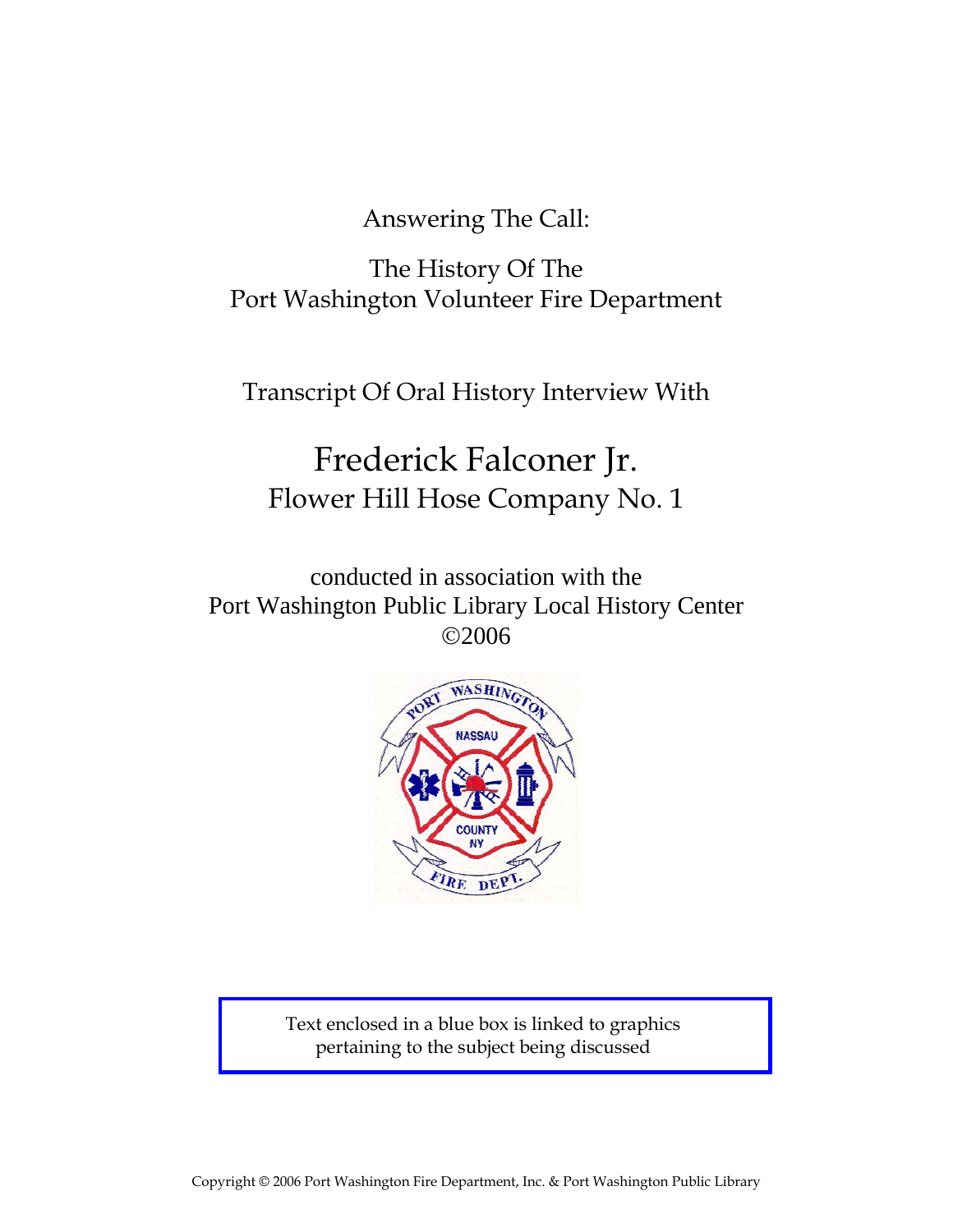Interview with Frederick Falconer Jr. Sally Olds pk October 12, 2004

Q: This is an interview with Frederick Falconer Jr. Today is October 12th, 2004. The interview is taking place at the Port Washington Public Library My name is Sally Olds. Can you tell me your name.

Frederick Falconer Jr.: My name is Frederick Falconer Jr.

- Q: And which fire company are you a member of?
- FF: Flower Hill Hose Company.
- Q: What year did you join the Fire Department?
- FF: I joined the Fire Department June 3rd, 1968.
- Q: And how old were you?
- FF: Twenty-two (laughs). Twenty-one. Excuse me. Twenty-one, yeah.
- Q: What made you decide to become a firefighter?

FF: I wanted—my father was in the Fire Department, and I wanted to—I wanted to join and keep the family tradition going. Plus, I just—I was very interested in the Fire Department, serving the community and working—working with the rest of the guys. I'd just gotten out of the service. I was in the Army for two years. And I thought it was a good way to keep up with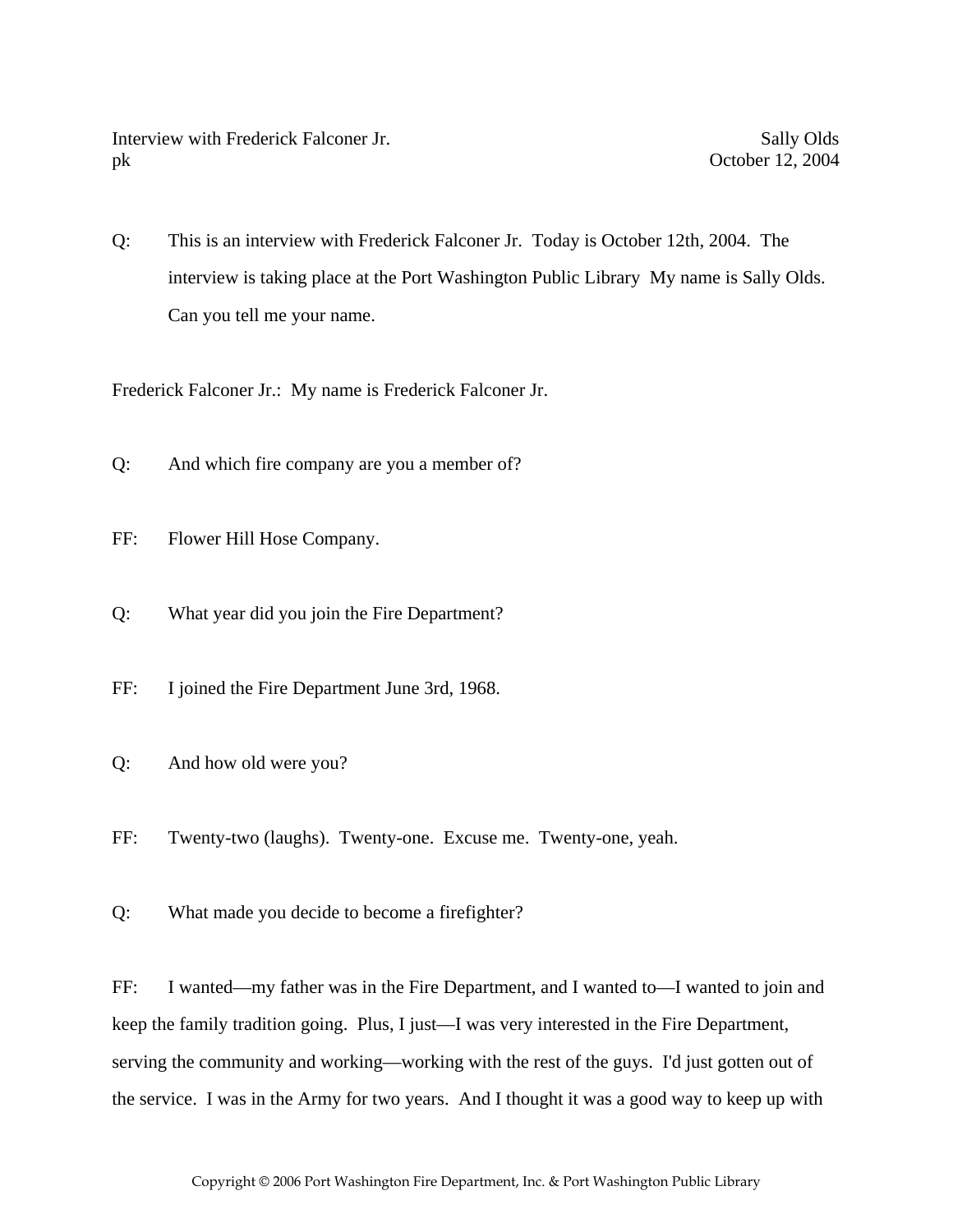the guys.

- Q: What had your father told you about the Department?
- FF: Well, I was pretty active as far as hearing about the Department, and being in a firefighter family, you're always connected to the Fire Department through his responding to alarms and calls, so it wasn't—it wasn't anything new to us, you know, to the kids. We always knew. And plus, we were raised around the firehouse. Sundays, Thursday nights, parents—our fathers used to take us over there, and all the kids would join together and have fun. It was ...
- Q: And was ...
- FF: ... it was more of a family. It was more of a family tradition, you know, where all the kids would get together—the second generation, the third generation or whatever it would be.
- Q: At what age did you start going to the firehouse?
- FF: Maybe five, six years old. Seven years old. Sundays, I would go Sundays on and off. And there was family picnics, the parades, all kinds of—all the different functions were family functions, so it was like a big family. It was very family oriented.
- Q: And did you march in the parades yourself as a child?
- FF: No. No, that was not allowed. That was only just for the members. That was it. And they didn't—and at that time, they didn't have the Explorer Post, which they have now,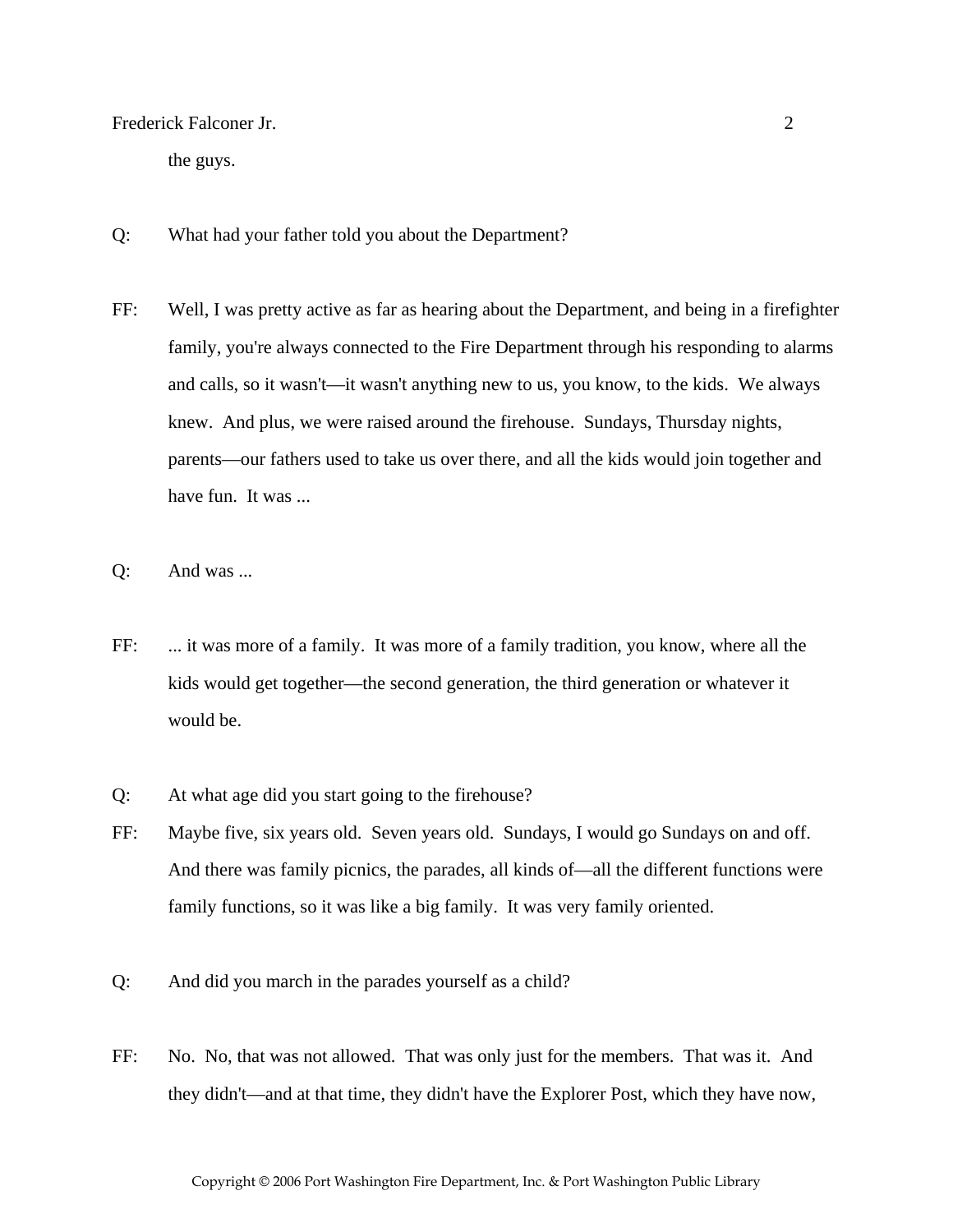which was for the junior firefighters. They didn't have that. No, we didn't—we weren't allowed to march. And what we did, after the parade we could ride on the trucks and things like that. But normally we were not allowed.

Q: Do you remember any of the stories your father or your grandfather—who was also in the Department, right? ...

FF: Right.

- Q: ... Do you remember any of the stories they told you about fires that they went to?
- FF: There was quite a few. My grandfather—my grandfather, William Hamm, was in Protection Engine Company. He and his brother saved most of the things out of the fire at the Methodist Church which was right here where the library is. The original church. Year-wise I don't know; I have no idea when that was. That's pretty much the only one he—I remember him telling us about. My father, though, was in quite a few different fires. The Bradley fire on Main Street. I remember my mother taking us down there the next morning. It was in the winter. All the trucks were—everything—the hose in the trucks, everything was frozen into—in the ground from the water. The building was [totally lost. Bradley's was a restaurant on Lower Main Street across from the town dock.](http://www.pwfdhistory.com/trans/falconerf_trans/peco_fires002.jpg)  [He told us about the Berg, the Berg oil fire when the oil tank exploded d](http://www.pwfdhistory.com/trans/falconerf_trans/news_hewitt_1940-05_web.jpg)own on Manhasset Isle. I'm trying to think. There was—I think that those are two major—well, one house fire on North Maryland Avenue that he always told us about. There was, I [don't know, three or four children lost in that fire; it was a very bad fire. I think those are](http://www.pwfdhistory.com/trans/falconerf_trans/pwfd_news041.pdf)  the worst and biggest of whatever is standing out from—that I got from him.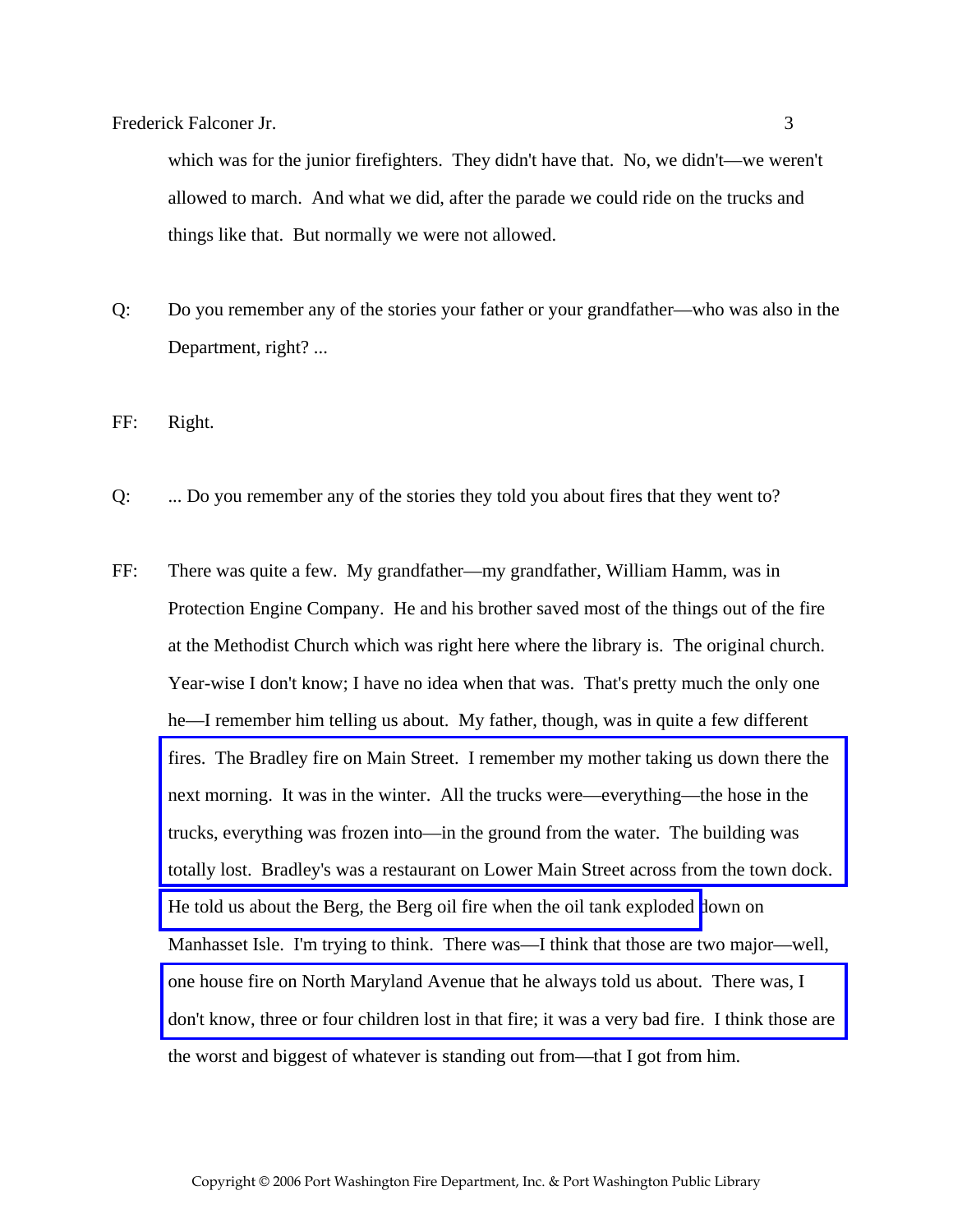Q: You said you joined as soon as you came back from the service?

FF: Right.

- Q: Where—where did you serve?
- FF: Okay, I was in the Army. I was drafted into the Army. I served in Germany for nineteen months with the Army, with the—I was with the 155 Howitzer Battery. And then was transferred down to Frankfurt and I was a driver for the USAR [United States Army in Europe) Commander of Germany.
- Q: What was it like for you—I mean, was it a plus or a minus—having so many relatives in the Department when you applied?
- FF: Oh, it was a plus. Because, I mean, like—I mean, when I applied, I knew most—most everybody in Flower Hill. I knew most of the people in Flower Hill. They knew me, you know. It was not—it wasn't like a stranger coming in. Nowadays, it's very difficult. Not too many sons coming in. One of the problems, they can't—people can't—the younger generation can't afford to live in Port Washington, which is a very big problem. But, as far as myself, I mean, I waited six months to get in. We had—we had full membership in the company with a hundred members, and that was all that was allowed. I waited six months on the list to get in. My father wanted to go exempt so I could join, but I, you know, we wouldn't—I didn't want him to do that, because he was—you know, he was working on fifty years. So ...
- Q: What does that mean, "to go exempt"?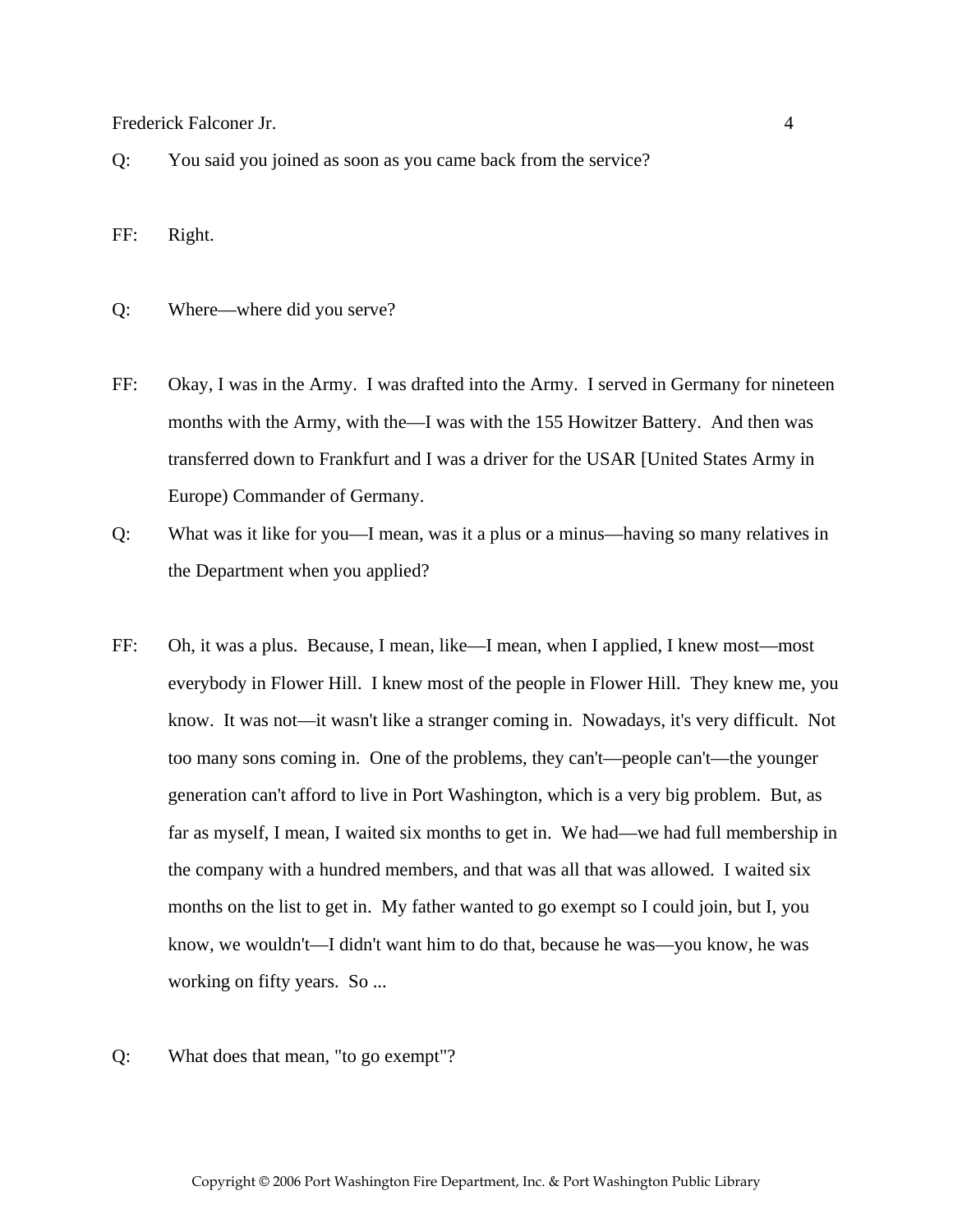- FF: To go exempt so you—you'll retain membership in the company, but you don't have voting rights. You can't go to fires. You can't—you're not covered by insurance. But what it does, it opens up the space for somebody else. But I didn't want that to happen. So, I just waited. I waited my—I waited like six months before I got in.
- Q: What made you choose Flower Hill when your grandfather had been in Protection? FF: (Laughs) My ...
- Q: Was it your father? Which company was ...
- FF: ... my father was Flower Hill.
- Q: Oh.
- FF: My father was in Flower Hill. I joined Flower Hill because I knew most of the guys in Flower Hill. And, plus, my father was in Flower Hill. My grandfather was in Protection. His son was in Flower Hill. My uncle's son was in Protection (laughs). I have no idea why everybody switched back and forth, but it was just the—it was just—it was just what they did; I don't know why. But I—I joined where my father was. And, because I knew most of the younger guys from Flower Hill.
- Q: Was there a rivalry between the companies?
- FF: Oh, yes. There was a big—there was a big rivalry. Who would get there first, and who would do most of the work, and Flower Hill always seemed to come out on top. We were always—even to this day, we normally roll most.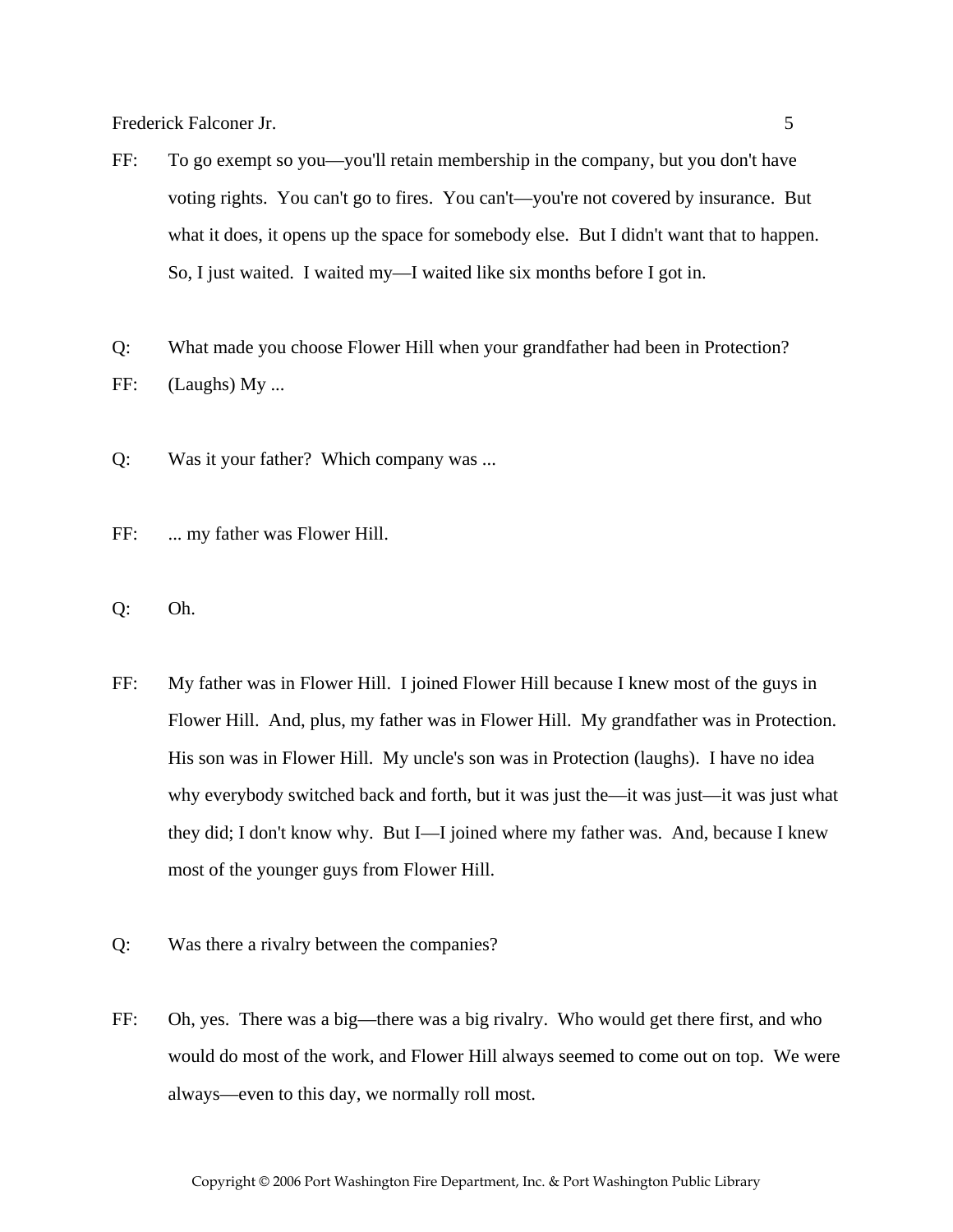- Q: And do you think the rivalry is still there?
- FF: I think it's still there, but not as strong. It's not as—it's, hopefully, we're working more towards Department instead of just company versus company. Which I think within a few years is going to be—it's going to be one—it's going to be one department. I mean, it is a department right now, but I think it'll be operating more—more as a department as far as everything.
- Q: Do you remember who the Captain of Flower Hill was when you joined?
- FF: [When I joined Flower Hill, when I got in, it was Thomas Chodkowski. C-H—I think it](http://www.pwfdhistory.com/trans/falconerf_trans/news_cocks072a_web.jpg)  was C-H-O-W—I'm not sure. C-H-O-W-S-K-I. Something like that.
- Q: Well, I can check it.
- FF: Who since has passed on. Nicknamed "Tiny." Because "Tiny" weighed about two hundred and fifty, three hundred pounds. He was my Captain for a year. And then, after "Tiny" was Fred Smith—Captain Smith was my second year Captain.
- Q: And do you remember who the Chief of the Department was then, when you joined?
- FF: No. God, I feel bad; I don't remember. '68. I'd have to look it up.
- Q: It's okay.
- FF: I'm not sure. Yeah.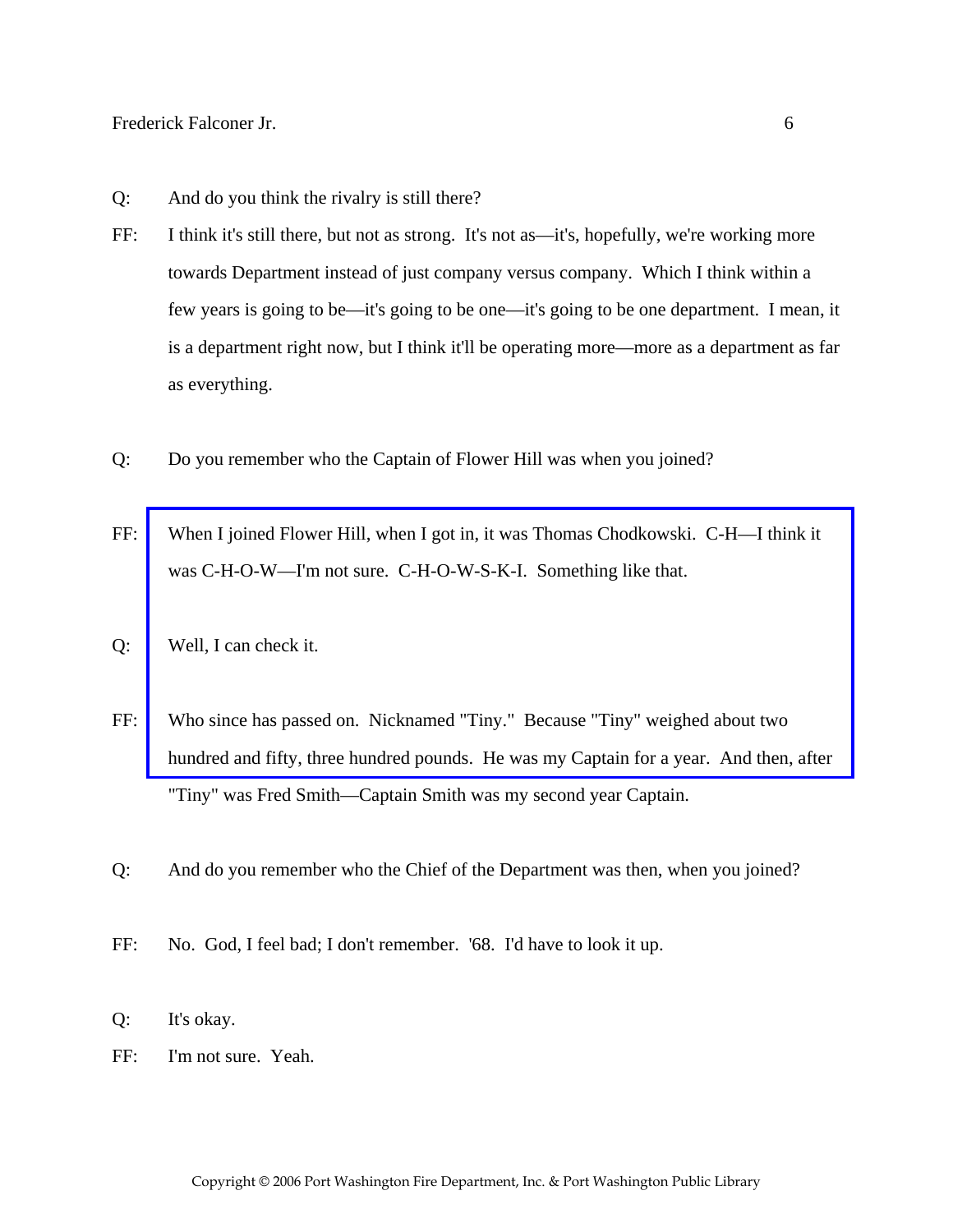#### Q: What were your early jobs in the company?

- FF: Well, as any probationary member, you learn from the bottom up. You packed hose, washed trucks. It was a little bit different than it is nowadays. The officers worked with you. Captain and Lieutenants and everybody, on a work night, on a Thursday night, would all come out and work with you. Well, actually, there was only three probationary members. Myself, Don Nelson, and Walter Martinek Don got in in '67; I got in in '68, and Walter got in in '68. We were the only three rookies at the time. And we wound up doing the majority of the work (laughs), but it was very—it was very good, because the officers did help us, and the other members worked with us. Training-wise, you pretty much got on-the-job training. There was—we went to fire school, but it was—the training was nowhere near what it is today. It was more or less on-the-job training. I remember my first—my first working fire. I think, at the time, Freddy Smith who was Lieutenant took me into—took me into a burning fire with a mask, and told me to put a mask on and that was it. "Let's go. We're going." And that was my first. From then on, it was just that's what you did. So it was pretty much training on the spot, kind of, and it was very kind of scary, but it was a way to learn.
- Q: Was there one officer in particular who would take you under his wing, or just whoever happened to be there?
- FF: Generally, the Captain or Lieutenants would, you know, would take you in, depending on who was there first and who was there and where—where you were. I pretty much made the first due truck, because I was close to the firehouse.
- Q: You made the first ...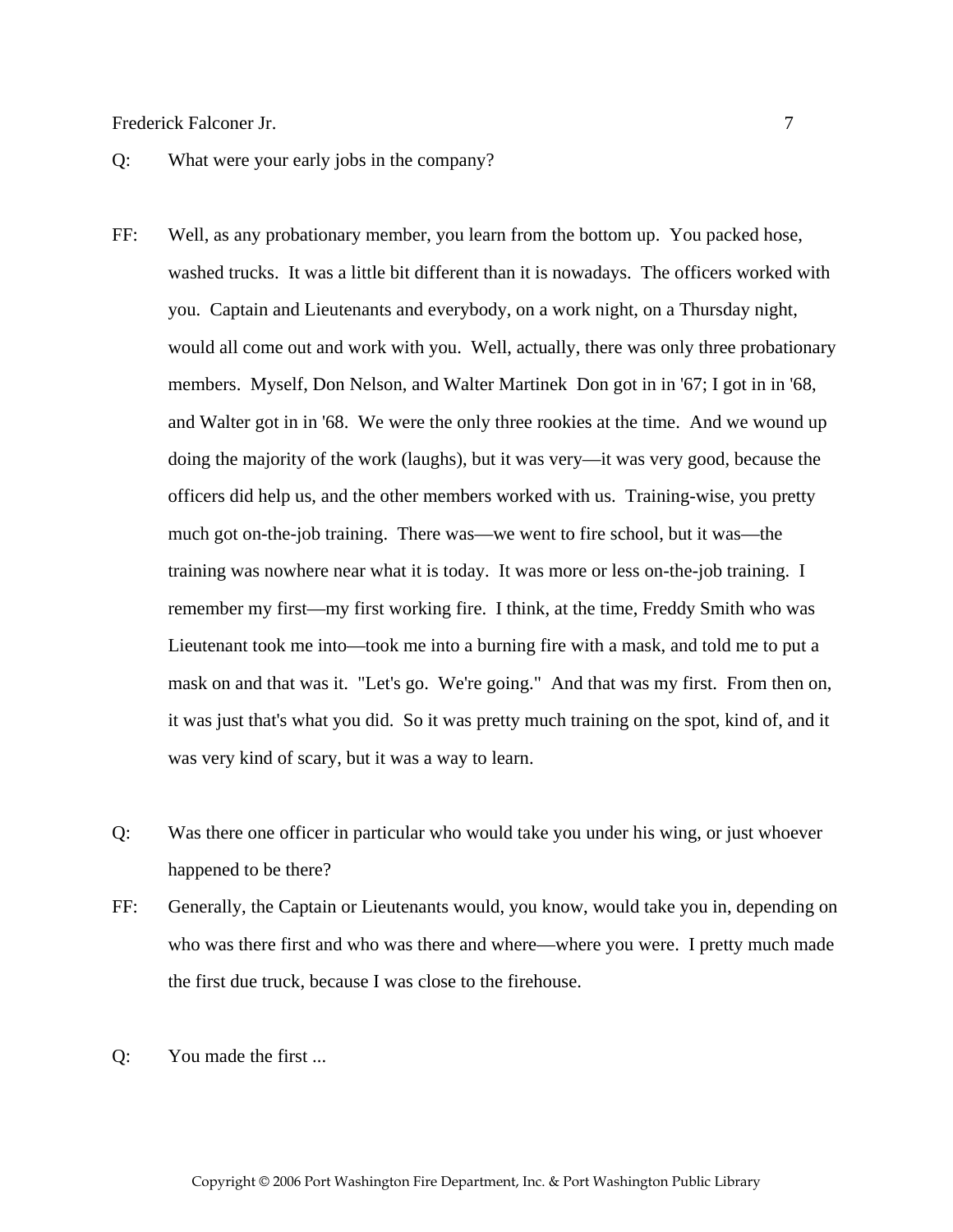- FF: The first truck out. So we were—generally had the first—what they call the first due truck at—at the scene. Which was good, very good experience (laughs), because it was ...
- Q: How did you manage to get to the first truck?
- FF: Because I lived right around the block from the firehouse, so I was close. I was very close. And it was—it was a—yeah, it was one of those things. If you—the closer you lived to the firehouse, the faster you got there.
- Q: What can you tell me about that first fire, when you put on the mask and went in?
- FF: It was—hmm, yeah.
- Q: Do you remember where it was?
- FF: I really can't remember where it was. It was ...
- Q: A house fire or a brush fire?
- FF: ... it was a house fire. Oh, it was a house fire. It was a basement fire. I don't know exactly where it was. But I remember Freddy Smith—Captain Smith at the time—took myself and Walter, and I can't remember who else, but another younger member, and told us "This is it. We're going to go, and we're going in." You know, we're going to take it down, took the line in. He was very—he was very confident and very, not casual about it, but, you know, he was very protective of us. Because he knew we were—that we were first-timers, and it was—it was good training. And it was. It was very good training.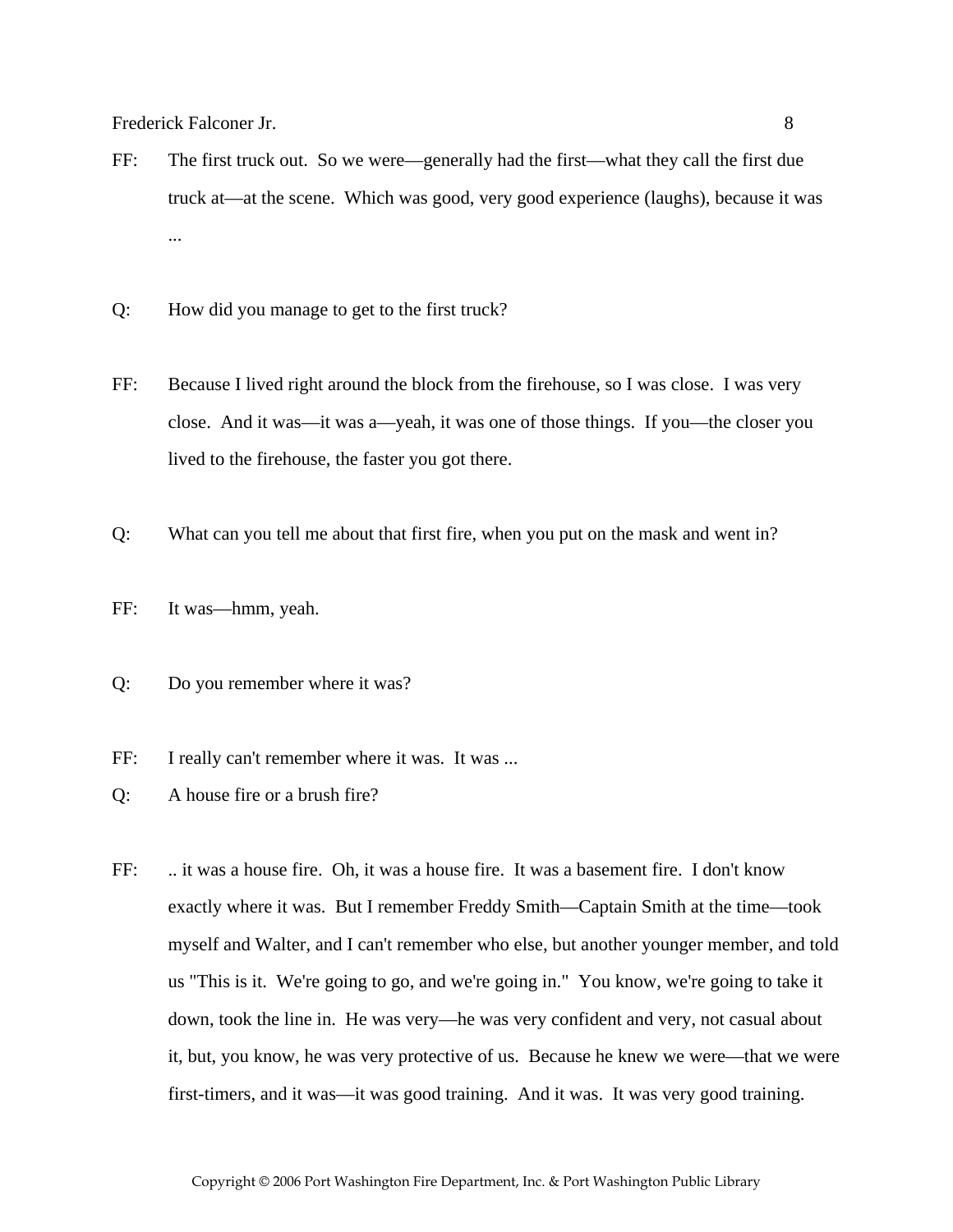## Q: Were you scared?

- FF: Oh, yeah, definitely. Very nervous. It was not a—that's something, you know, I—I have not a fear of fire, but I respect it. I respect it very heavily. It's something you don't take lightly, and you don't try to make mistakes. You try not to be stupid.
- Q: Well, how do you get over, though, that initial fear?
- FF: You just do it (laughs). You just do it. You go in, and that's it. You go in and that's it, and find out that it's really not that bad. Also, too, having confidence in the officers, where you know your officers aren't going to take you into a situation where you're going to get in trouble, which most of them are very good. Nowadays, it's extremely safe nowadays, because they—they tend more to the safety side than bravery. I mean, unless you have a rescue involved or something like that. But, right now, I'm not a—I'm not an interior firefighter anymore, so I just try to help with the hoses and things like that. I did my time (laughs).
- Q: After your probationary period, did you have like a specialty—special set of skills?
- FF: No, just general—general all-around firefighter. I did, after a year and a half in the company, I took—I took first aid training, and I became very active on the ambulance on the original ambulance. It was an old Cadillac. From there, I did EMT [emergency medical technician] training over in Nassau County Medical Center. And followed that up by—that was myself and two other guys, two other members, were the first EMTs in [the Port Washington Fire Department. Myself, Gary Elbert, and Dennis Maloney Well,](http://www.pwfdhistory.com/trans/falconerf_trans/news_cocks259a_web.jpg)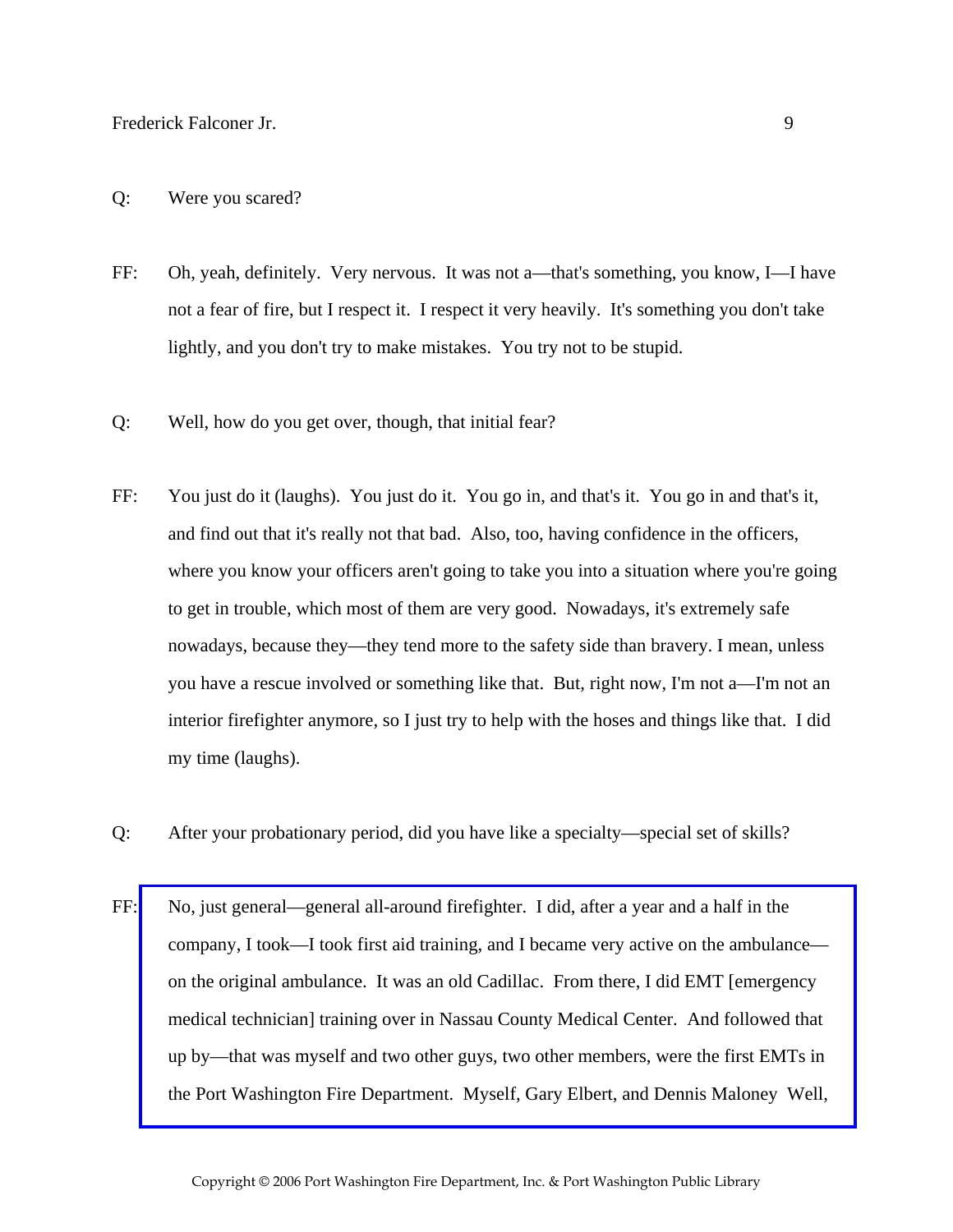we were the first EMTs.

- Q: And that was before the Fire Medics?
- FF: It was way before Fire Medics, right. That was back in the early '70s. That was before Fire Medics was formed. We did our training at Nassau County, between Nassau County Medical Center, North Shore Hospital, emergency room at St. Francis. We had to do all kinds of night—night training and training in the—you know, training in the emergency rooms. Trained on the Nassau County ambulances with the police.
- Q: Are the ...
- FF: And then from there went on to AMT [advanced medical technician]. So we were all, the three of us, were the first EMTs/AMTs with the Port Washington Fire Department.
- Q: AMT is ...
- FF: Advanced medical technician.
- Q: And do you remember any particular emergencies that stand out in your mind?
- FF: No, between just a lot of—a lot of assorted aided cases, accidents. Nothing really. Not one particular instance, no. But I know there was just quite a few at the time. We revived a couple of people. Revived one fellow from a boat down in Manhasset from Capri Marina.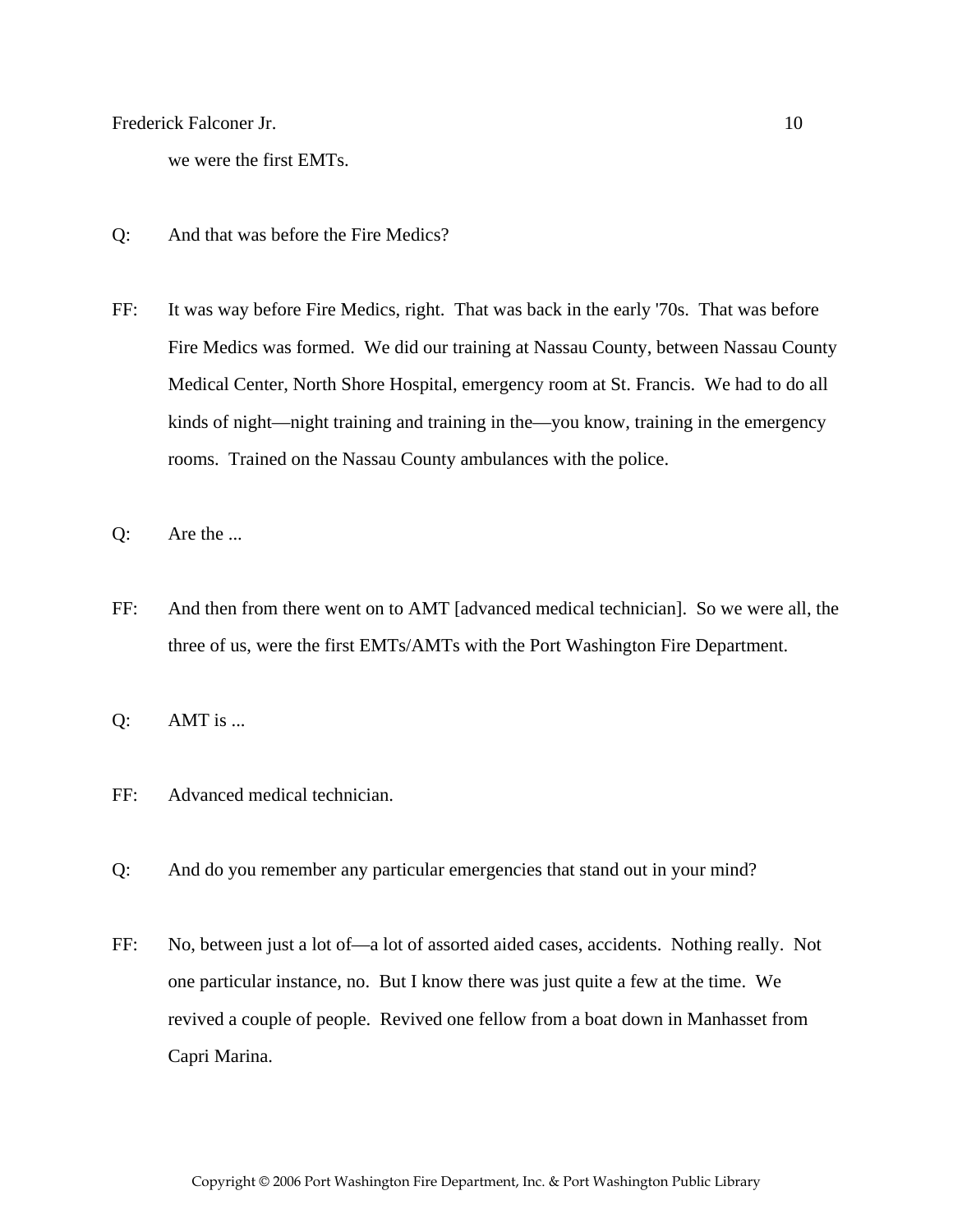- Q: What happened to him?
- FF: He had a heart attack. He was—he was not breathing when we got there, and we revived him. We revived him.
- Q: Did—how?
- FF: CPR [cardiopulmonary resuscitation]. We did CPR. I mean, there was three or four, five, six. I really don't know exactly how many of them. After—after they—after they started Fire Medic Company, I kind of took a back seat, and I didn't keep up with my training. I didn't keep—my certification lapsed. I just never went back.
- Q: Can you tell me about the offices that you've held?
- FF: Okay. I've been on the, let's see, Board of Directors of Flower Hill. Probably the Board of Directors I've been on for fifteen, twenty years. Corresponding Secretary. I was Vice President. I was President of the company. Actually, I was President of the company [when Bobby Dayton was killed. That was a very devastating time for us all. I was very](http://www.pwfdhistory.com/trans/falconerf_trans/nday881127_pz.pdf)  good friends with Bobby and ...
- Q: But did you work that fire?
- FF: Yes, I—yep.
- Q: Well, as—as President, how did his death affect you?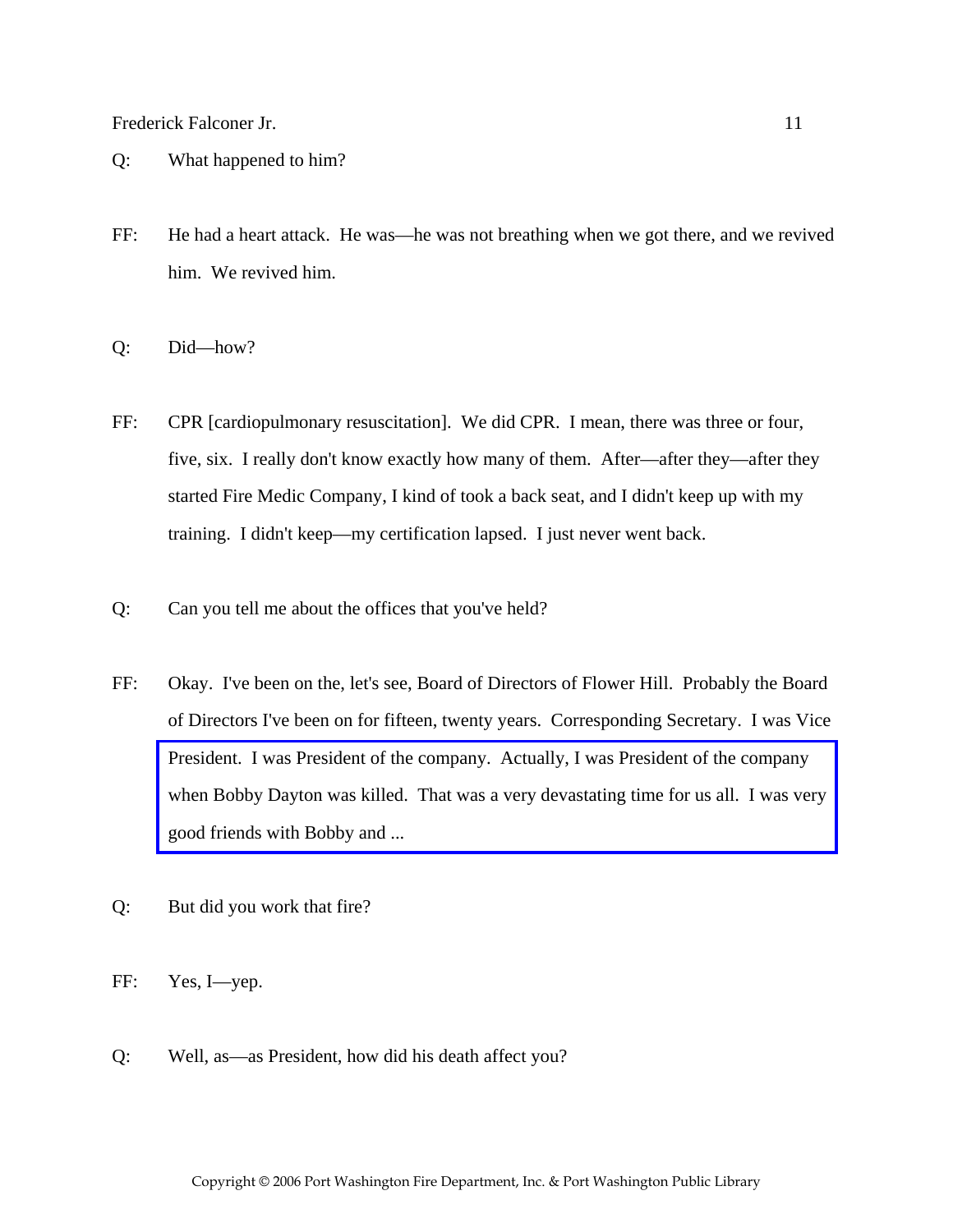- FF: Well, it was, I mean, besides being personal friends and everything else, I had—had to handle the arrangements myself and a couple of the other members. We handled all the arrangements for the funeral and everything else. And it was just very—it was a very difficult time. It was a very, very difficult time. I'd never been involved in anything like that, and it was really, just very difficult.
- Q: On the Board of Directors, what kinds of issues have come up before you? Especially, were there any controversial issues?
- FF: Mainly with the Board of Directors it's running the company, the business affairs of the company. Yes, you do have membership problems at times. As far as anything really controversial, no. We didn't have any major problems. I mean, just mainly membership problems, members acting up, problems with members on and off. I mean, it's when you get a hundred members or even eighty members, you're going to have problems. You're going to have conflicts here and there. No major—no major problems. Nothing—no scandals (laughs), not like that.
- Q: Did you ever have problems with drinking?
- FF: For the members?
- Q: In the firehouse?
- FF: Not really. Not really. I mean, there were some members that had problems. But you kind of knew those members, and you kind of dealt with it. There was no—there was no real problem that way. But, in any organization, there's always going to be a few you're going to have problems with. But, it was pretty well known and they—they kind of took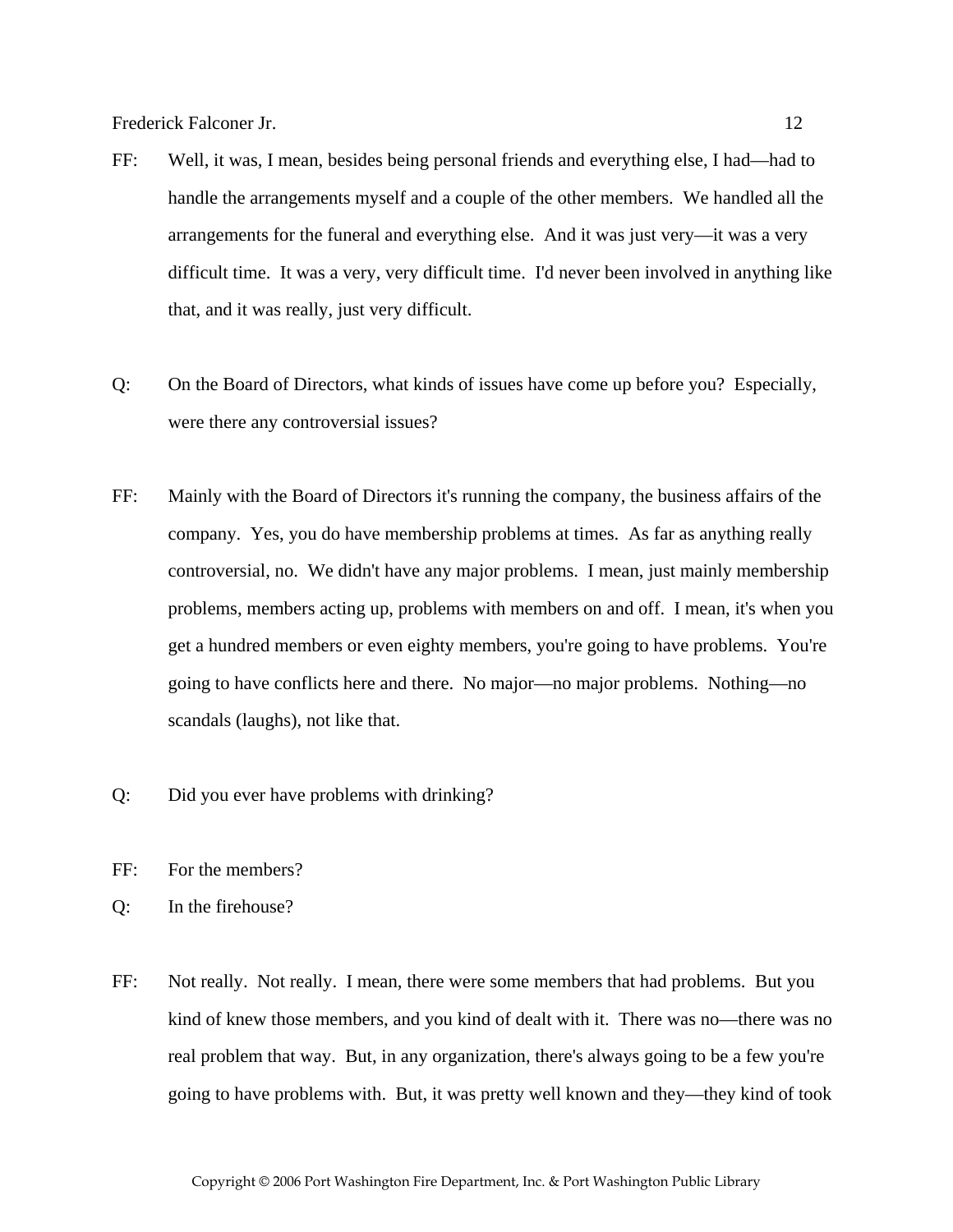care of themselves. No, we didn't have to—didn't have too many problems to start having to take action that way.

- Q: Did you ever think about standing for, you know, officer like Lieutenant, Captain, or ...
- FF: I never went for the line office. I never went for any of the line offices. Basically, I was involved in the ambulance, and that kind of took up a lot of time. And I'm thinking about—I've thought about it. In fact, my son has asked me a couple of times how come I never went for line office. I really just didn't have any interest in it. You know, it was—I was very—it worked out very happy doing the administrative end. And it's—some people have to do the administrative and some have to do the line. And I think I've contributed a lot to the company doing—you know, doing administrative work. Like I said, I was on the Board probably more like twenty-five years or more. I've been in the company thirty years. Thirty, thirty-three years, so ...
- Q: So was it hard to make the move from being a working firefighter to going into the administrative aspect?
- FF: No, I was a working firefighter and administrative most of the time. It was only just up until the last six, seven years when I couldn't—couldn't get active—I couldn't be an interior firefighter. I'm still an active firefighter, but I can't, just can't go inside. I'm not allowed to go inside anymore.
- Q: Because ...
- FF: Because I couldn't pass the breathing part of the physical (laughs), which—which I, you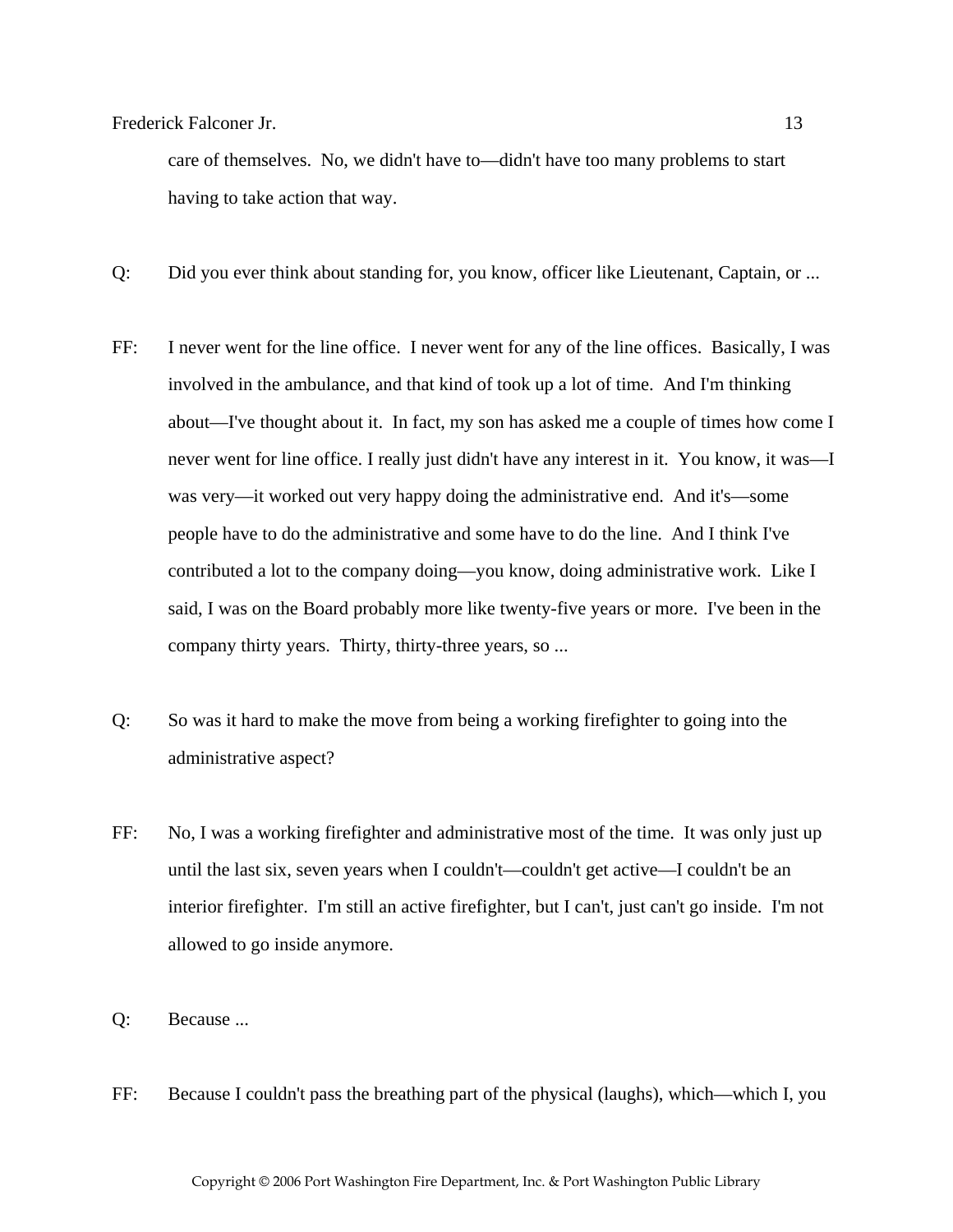know, which is, you know, there's a lot of us now that are older, and we just can't do it.

- Q: So that's a relatively new requirement ...
- FF: The physical, yeah.
- Q: ... isn't it?
- FF: The physicals. Well, the physicals have been around for about fifteen—fifteen years or more.
- Q: Do you feel that the administration is appreciated by the company, by the Department?
- FF: Yeah, I think it is. I think it's—I mean, we actually run the company. We do the—you know, we're the end—the end result, the final decision. The Captain runs the company, but we are—the Board of Directors—are the final say. Any problems, any member problems, any disciplinary action problems, that's all handled by the Board. Well, the Captain does have certain power, but then it comes—it generally comes back to the Board for its final ...
- Q: What kinds of decisions have you had to make recently?
- FF: Really not—not very—anything really earth shattering or large. It's really been pretty much basic monthly bills and monthly going to new computer programs and things like that. Nothing—nothing really earth shattering. I mean, we did remodel the firehouse five years ago. So that was five, six years ago. And that was quite a—quite a feat doing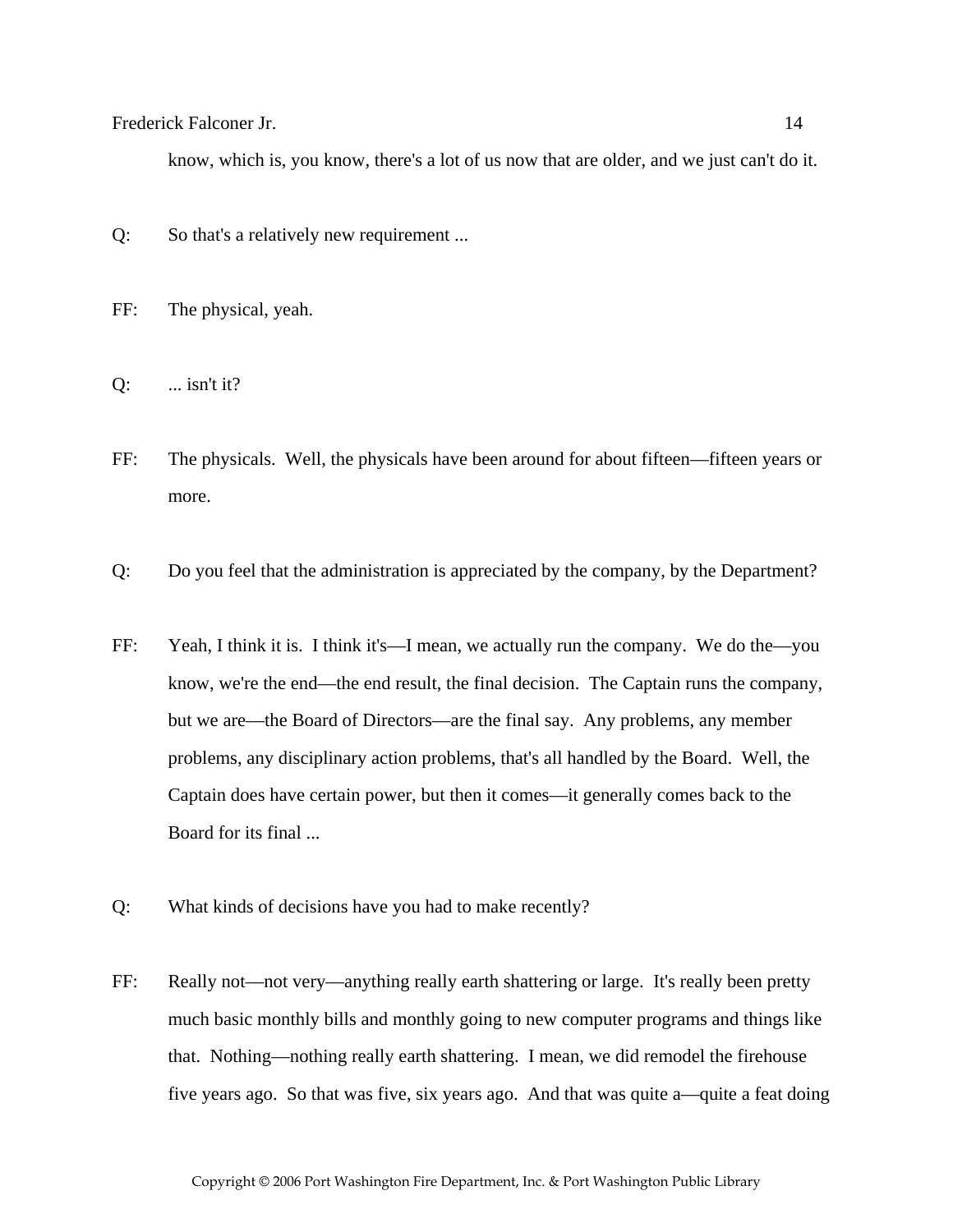that. But other than that, we really—it's pretty—been pretty—it runs along pretty smoothly. There's not—not too many problems.

Q: On going to a new computer program, do you have to be technically expert yourself, or do you hire somebody?

FF: Oh we hire—we hire people for that. I mean, this was actually the decision the Department was—Port Washington Fire Department was putting in a new program for compiling points and information and things from all the companies. And it comes back to the companies for our approval that we're going to go along with it. So the Board recommends to the company that you would—you know, this is—this is a good program; it's what we should do, you know.

- Q: Can you tell me about the point system?
- FF: The point system is: you get a point for every call. And it depends upon how long you've been in the company; it's a prorated—one to ten years you have to make so many percentage of the points. Each company in the Department is different. Flower Hill has a percentage points for members one to ten years, ten to twenty, twenty to thirty, thirty to forty, and forty to fifty, and over fifty. Basically, it's to keep people active and involved in the company. So you do—you know, it puts a little more pressure on people that they have to maintain their point average You get points for meetings; you get points for fires; you get points for work nights. Flower Hill, we do have categories where you have to have so many work-night points; you have to have so many fire points; you have to have so many meeting points. You have to make so many meetings without missing, without being excused or whatever.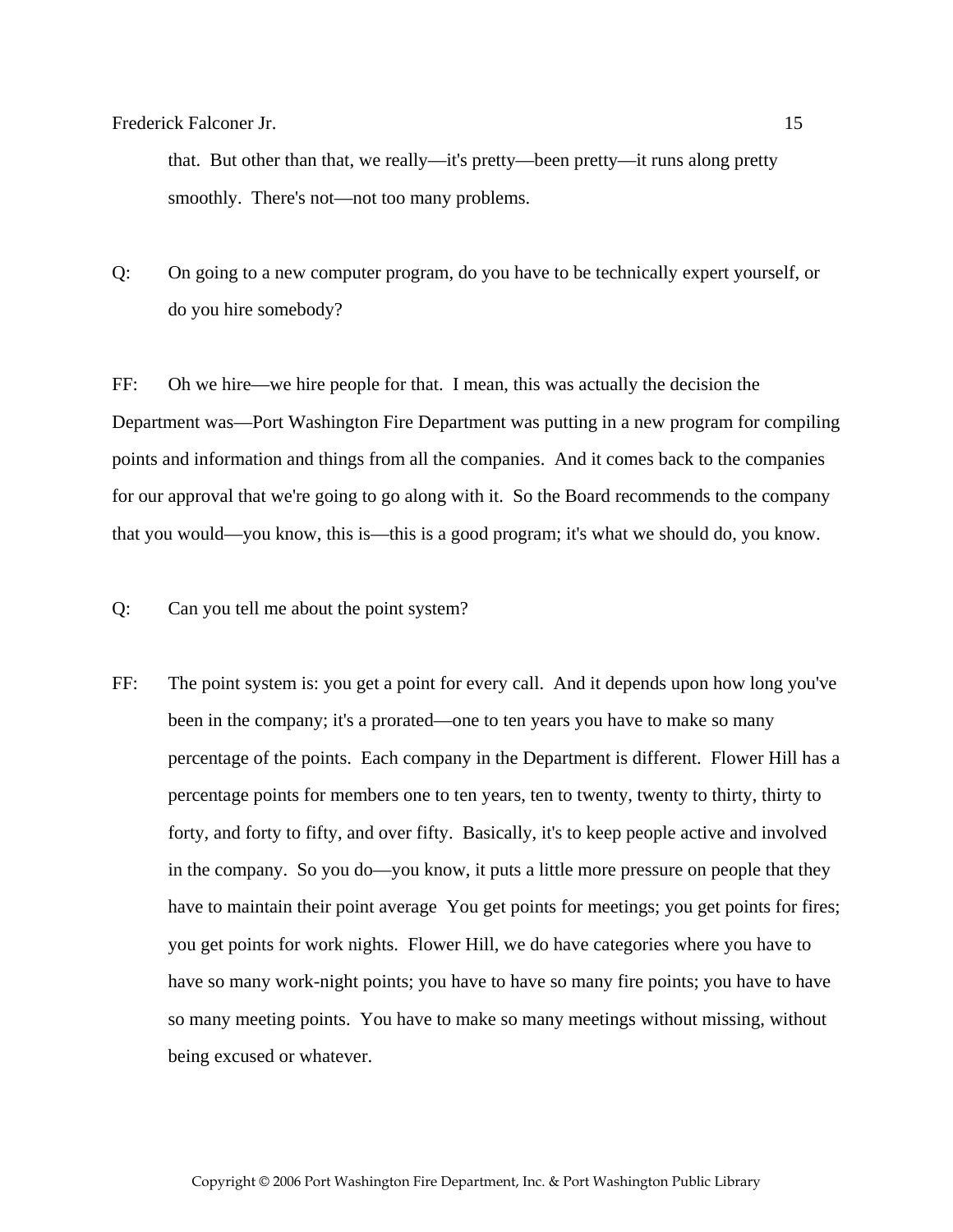- FF: Well, on the—on the—what we do now, quarterly we keep track on all the points quarterly. So if a member is kind of short, he's brought up before the Board where the Captain talks to him and says, "Oh, you need to make up some points here for the—your fire points for the rest of the year or something needs more points." The end of the year, point year, if members are short, we call them before the Board. They're brought up on charges for missing, being short of points. If they're really short on points and they've showed no interest anymore, then they can be dropped from the company. And it doesn't make sense to keep a member that's not participating in fulfilling his duties. So we are, you know, we do—we are pretty strict that way.
- Q: Are there ways that they can make bonus points?
- FF: Oh, they can make up work nights. They can make up—the Captain has different different make-up things that they can do. So, yeah, there are things. But they can't make up fire points. Fire points are fire points, and that's it, because we do have to abide by that.
- Q: And fire points means answering the calls ...

FF: Fire calls, right.

- Q: ... going to a fire.
- FF: Right. Right.
- Q: Yes, yes. Which fires that you worked at do you remember most intensely?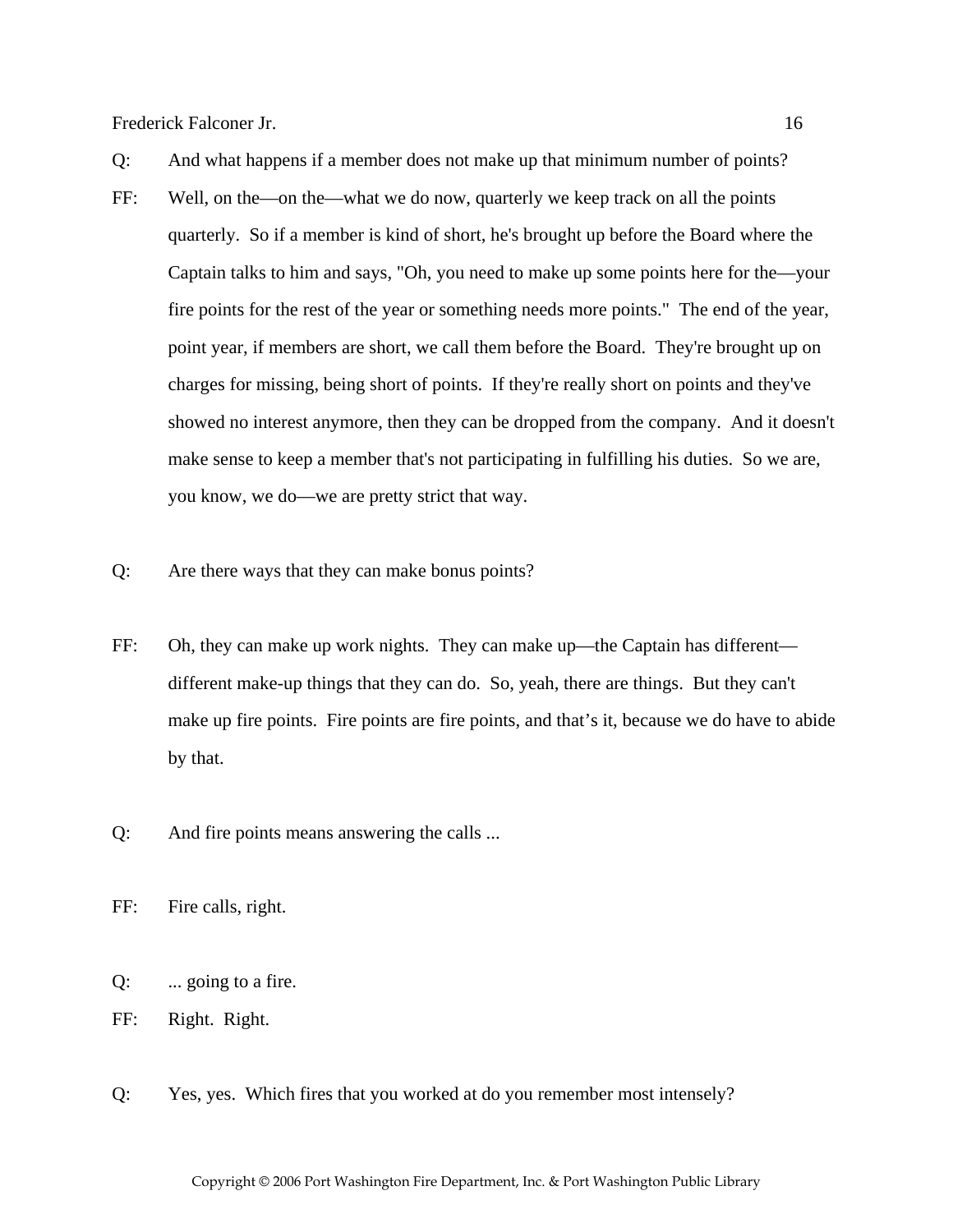- FF: Well, it's very strange. We were talking about this a couple—couple of weeks ago. My son was home and we were talking. All of us sitting around one night at the firehouse, talking about it. The—it seems like when we were younger, coming up through the company, we had a lot more what we call working fires, larger fires. We had a lot of over one period there, we had an arsonist running around the boatyards. So it was like [every week or every couple of weeks, we had a major, major boatyard fire. I can pretty](http://www.pwfdhistory.com/trans/falconerf_trans/news_cocks252_web.jpg)  much remember every single one of those, fighting those. We had the Sands Point— [Sands Point Golf Club Easter Sunday morning. I remember that, it was like two o'clock](http://www.pwfdhistory.com/trans/falconerf_trans/pwfd_news048_web.jpg)  in the morning, we lost the whole building down there.
- Q: So what did you ...
- FF: [Port Washington Lumber Yard.](http://www.pwfdhistory.com/trans/falconerf_trans/peco_fires034_web.jpg)
- Q: Well, I guess—can you just tell me, like in one of those fires, kind of walk me through when you first found out there was a fire, then what you did.

FF: I think on the—let's see, on the Purdy boatyard fire, again, I was on the first due truck in. And we laid hose lines in. And we took hose lines off the truck to fight the fire. I was on a twoand-a-half-inch hose line. Around the back of the main building. Myself, and there was two older members—Bob Failey and Robert Johnston. I was on the nozzle and they were backing me up. We were just pouring water. That's pretty much all we had to do on this fire, just keep pouring water from the outside. Nobody was allowed inside.

Q: What time of day was it?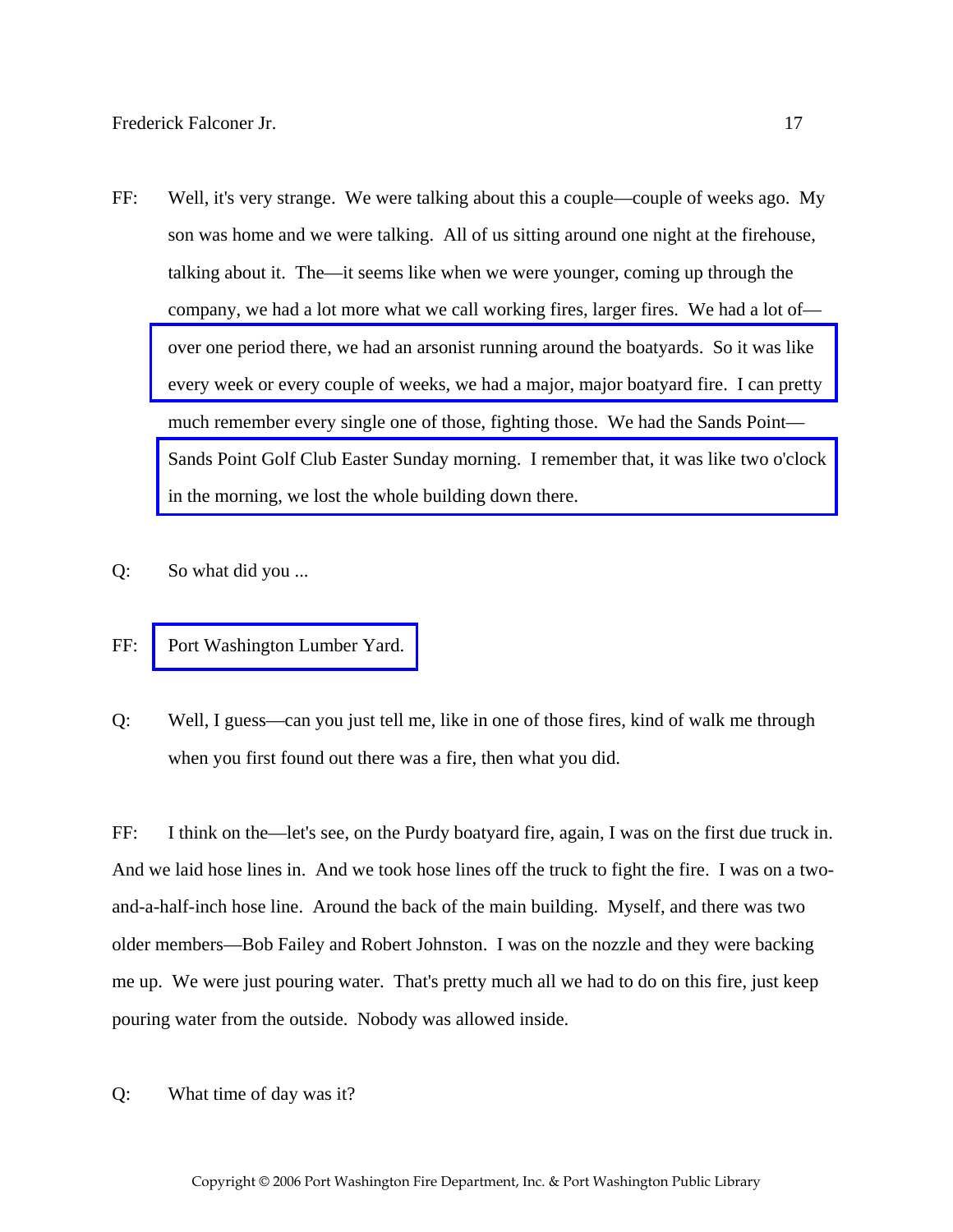- FF: It was at night. It was probably, I guess it was probably maybe ten, eleven, twelve o'clock at night.
- Q: How did you know it was an arsonist?
- FF: Oh, because we were told. The Fire Marshal had said that this was what was going on. Because it was—there was quite a few fires in a row. And they were in boatyards. I don't know if they ever caught—I don't think they ever caught him. He just kind of kind of just disappeared. But then, after that, we had the lumberyard. The Sands Point Golf Club, that was just a kitchen—it started as a kitchen fire. Lumber yard, have no idea—I never found out how that started. But that was—it was a Valentine's night. I remember going home, and it must have been midnight, one o'clock when the alarm went off on that one. And that was right at the heart of South Bayles Avenue there in town. We were there pretty much all night on that one.
- Q: So what was it like for your family, while you were being called out Easter Sunday morning, Valentine's Day and ...
- FF: Well, Easter Sunday I was still—I was still single (laughs). Actually, I had just finished working. Had finished working at the shop at about midnight. Next day was Easter. And went home. I think I was just about ready to get into bed when the call came over. And so I was up all night. And then was back to work the next morning. Yeah.
- Q: And the shop is—can you give the name of the shop?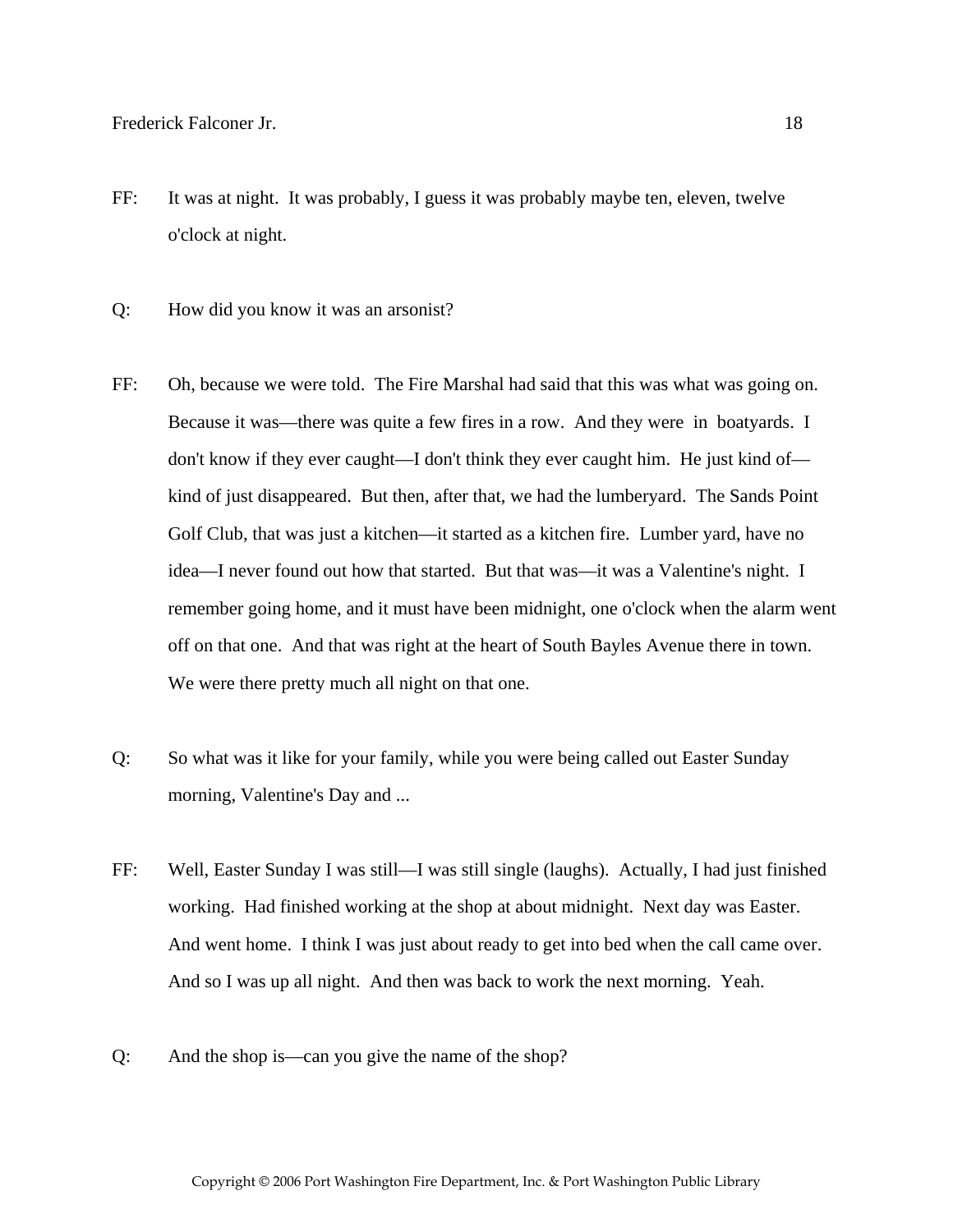- FF: Oh, I'm sorry. Falconer Florist. (Laughs) I'm sorry.
- Q: Your father started the business, did he?
- FF: My grandfather started the business in 1924.
- Q: And do you have any other relatives who are in the business?
- FF: No, only myself.
- Q: What about your son?
- FF: No, my son's in University of New Hampshire right now (laughs).
- Q: Is he a member of the Department?
- FF: He's a member of Flower Hill. He's third generation in Flower Hill.
- Q: How did you happen to be involved in the hundredth anniversary celebration of Protection Engine Company, since you're a member of Flower Hill?
- FF: We—they had asked for help. The Protection members asked for help. It's a big—it's a big undertaking. And they needed help from the other companies, so they had asked certain members of other companies to do certain—you know, to help them with certain parts of their celebration. Like myself and a couple of the other members. Myself, Donny Kurz, and, I think, Tom Murray worked on the parade committee for them.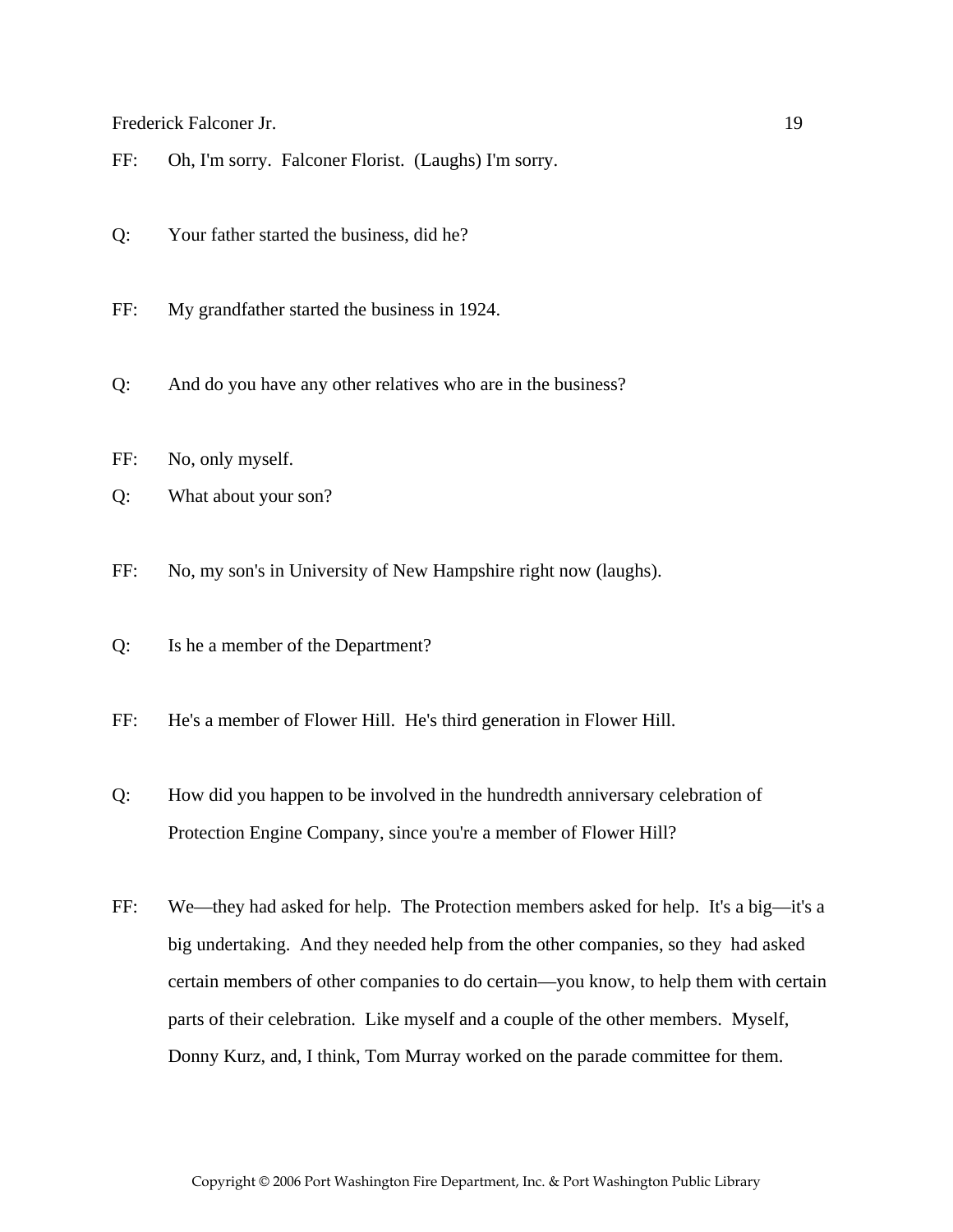- Q: And what did you do for that?
- FF: Well, we helped organize the parade and the day of the parade, and, you know, kept it kept it running. Kept the whole thing running. You know, set everybody up where they're supposed to be and everything else. That was pretty much our—our part of Protection's hundredth anniversary. And we're working on Flower Hill's hundredth anniversary now.
- Q: When would that be?
- FF: It'll be starting next year.
- Q: And ...
- FF: 2005.
- Q: ... and what are you doing for that?
- FF: Right now, we're in the planning stages. We're going to do a, of course, our dinner. We're not going to do a parade.
- Q: Why?
- FF: We just felt the parade was too involved. We don't have the members to run a parade, and Protection's parade -- We had a lot of feedback from the business community that we shut down the town for four hours one night on a Saturday night. Which is, I can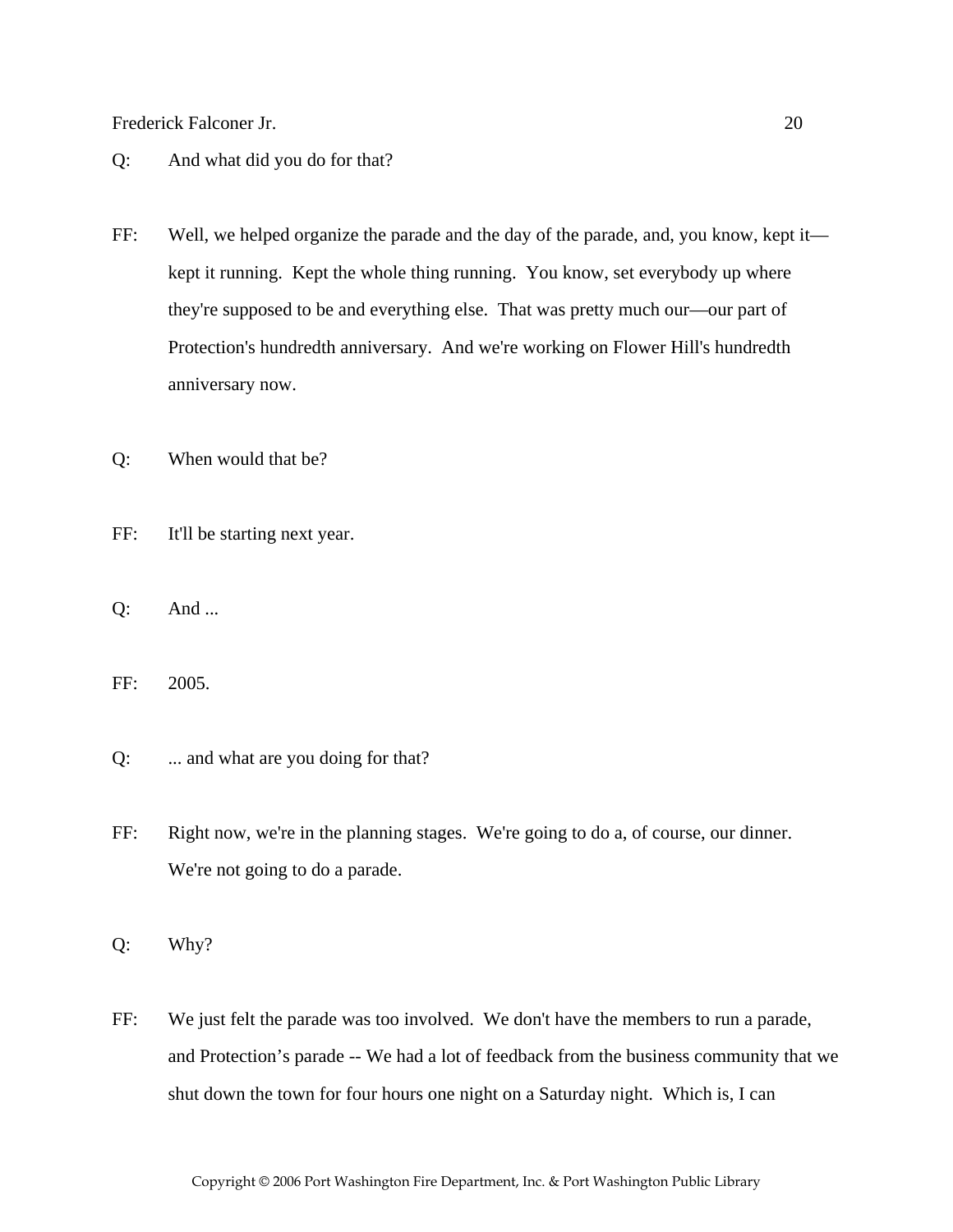understand. That I can understand. But we're going to do a couple of different celebrations, as far as the company goes. We're going to have, you know, like an open house for the community. Instead of doing a parade and all the formal things, we're just going to try to do smaller—smaller, lower keyed things.

- Q: I saw some signs around town with—last week I guess it was—it was Fire Protection Appreciation Week for the Port Washington Fire Department?
- FF: Fire Prevention Week. Right. Fire Prevention Week.
- Q: Oh, was it ... [INTERRUPTION] ... Okay. Actually the sign was down in Manorhaven. It said ...
- FF: Oh, that's the ...
- Q: ... appreciation for the fire—Port Washington Fire Department.
- FF: Actually the month of October is Fire Prevention Month, and the Village of Manorhaven does a day or a week of appreciation for the Fire Department. And that's a separate thing that the Village of Manorhaven does.
- Q: What do they do?
- FF: They just—they have one day that they name as Fire Appreciation Day. I think they record it in their minutes at their Board meetings. Things like that.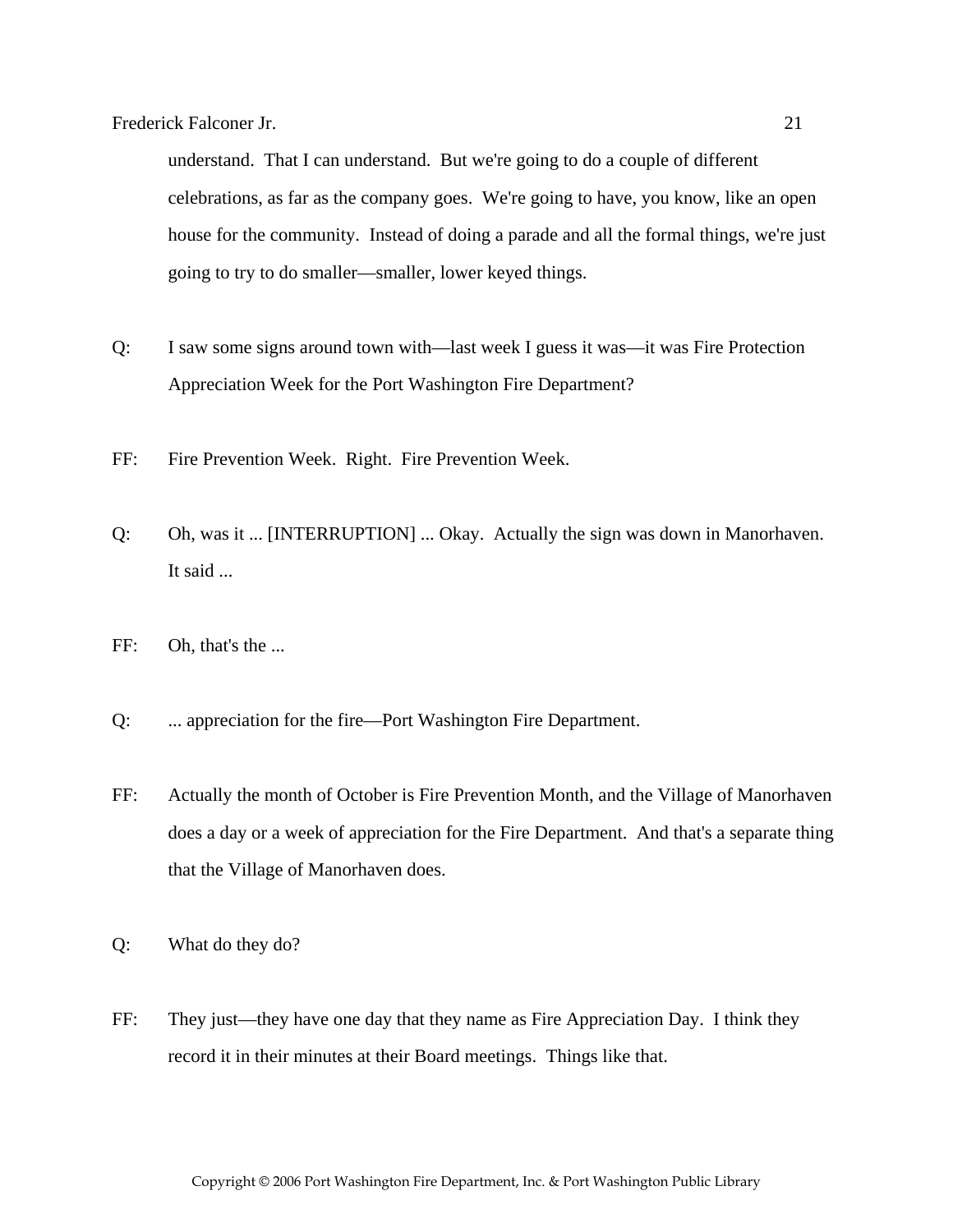- Q: Can you tell me what you've done for the block parties?
- FF: The old Road—at the old Road Runner block parties, I've cooked. Helped set up, [cooked. Pretty much everything, and the whole thing on that. I've done the cooking. I've](http://www.pwfdhistory.com/trans/falconerf_trans/news_cocks260a.jpg)  cooked with them. We did the set-up, cooking, cleaning, clean-up. And again, that was a lot of fun. Everybody was a good—it was real good involvement for all the guys.
- Q: What are the Road Runners?
- FF: The Road Runners was a racing team. In fact, what it actually was, the Road Runners [was the combined racing team of all three companies—Atlantics, Protection, and Flower](http://www.pwfdhistory.com/trans/falconerf_trans/pwfd_racing005_web.jpg)  Hill. They used to have their separate—each company used to have their own racing team. But then, again, when members got short, they just combined everybody together and made it the Road Runners.
- Q: Did you ever race, yourself?
- FF: I never raced. I never raced. I tried—tried once, and it just was not for me. My legs were just too long. I just couldn't keep up with running. Same with my son. My son tried it, and he just couldn't—couldn't do it. He just could not, you know—it was not for me.
- Q: Now, the block parties, were they limited then to the firefighters, or were they open to the public or ...
- FF: No, the block parties were open to the public.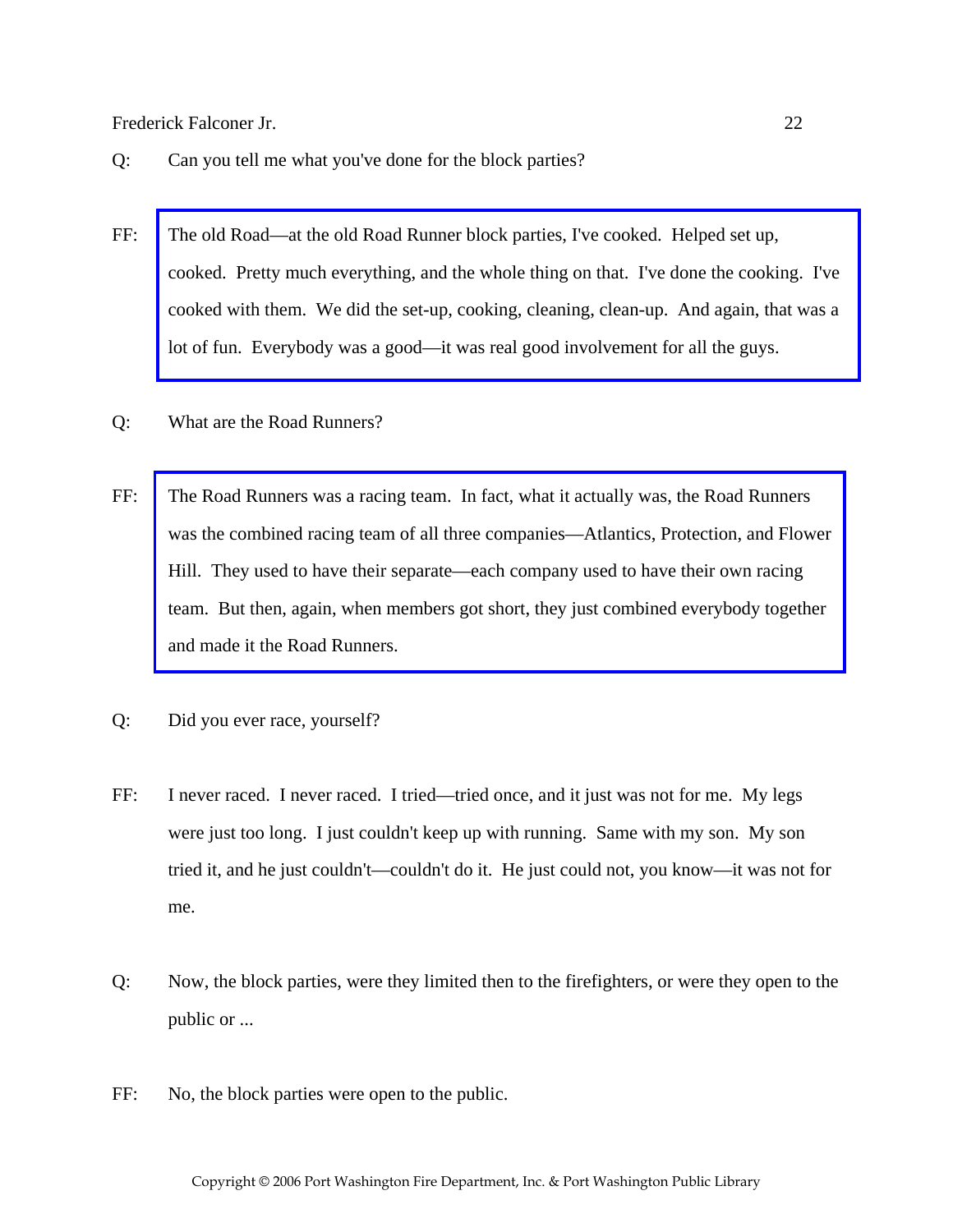## Q: And where were they held?

- FF: Block parties were held down at Protection's annex on Channel Drive. But it was a way to raise funds for the team, for the racing team. Generally, they were held Friday, Saturday night—two nights. And they'd bring carnival rides in and things like that. So it was more—it was more of a carnival atmosphere. and we would sell food.
- Q: Do you still hold them?
- FF: No. No, we haven't had a block party—again, that's something that just—you just can't get the manpower to do it anymore. So it's just very, very difficult. It takes a lot of—it takes a lot of manpower.
- Q: And all volunteer?
- FF: All volunteers. All volunteers. Nobody gets paid.
- Q: What do you think is going to happen as far as the Fire Department's volunteer status?
- FF: I would guesstimate maybe within the next ten years, we'll have a paid department in Port. I hope not. We may—may have some paid members by then. I'm not sure. I really can't—oh, I hate—I really hate to see it, but it looks like it's going in that direction, because the membership is shrinking and it doesn't look like we're going to get too many new members. Have membership drives constantly, trying to get new members, trying to bring new members in. My son joined, and he's got three of his friends to join Flower Hill But now it's the same thing. I mean, they're off to college. When they come home,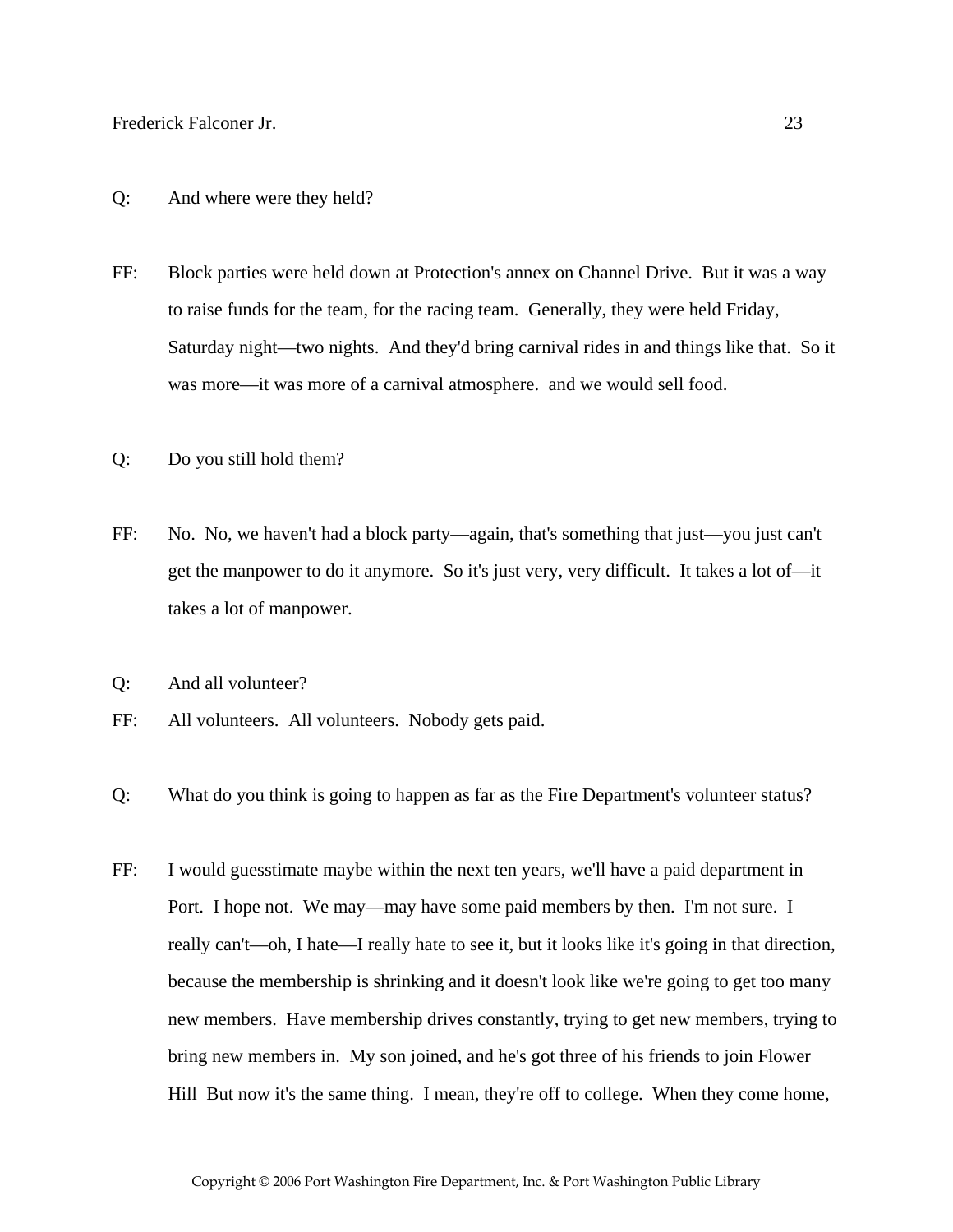they're very active when they come home. But, then again, after four years of college, they're not going to be able to afford to live in Port Washington. And so I don't know what's going to happen. You know, it's just one of those things. It's just—and we do lose a lot of members because they just can't afford to rent an apartment or buy a house or anything here. And it's a real—it's a—it's a dilemma. It really is.

- Q: Did you ever consider being a paid firefighter?
- FF: No, I think because I had the business, I was working in the business, I don't think I ever thought of being, you know, being in a paid department.
- Q: And how did that work out? How were you able to integrate all the volunteer activities that you did with the Fire Department with running a big business—a major business in town?
- FF: It was—I think it—Don—Don Kurz —and myself talked about that most—a lot, because he had Kurz Oil Company. And we always came up with the—with the adage: "If you need something done always ask a busy person." And we always seemed to—always seems that we're the ones, or that a small nucleus of us that are the ones that do most of the work and always find the time to do it. There's always—I mean, no, we don't make probably don't make every single call we should. But we make everything we can. I mean, if I'm in the middle of—like if I can't leave the store, I can't leave the store. Because that's just—that's a given. But most of the time, there's enough people around that were home or available to go. Nighttime a different story. You just gave up; you just went.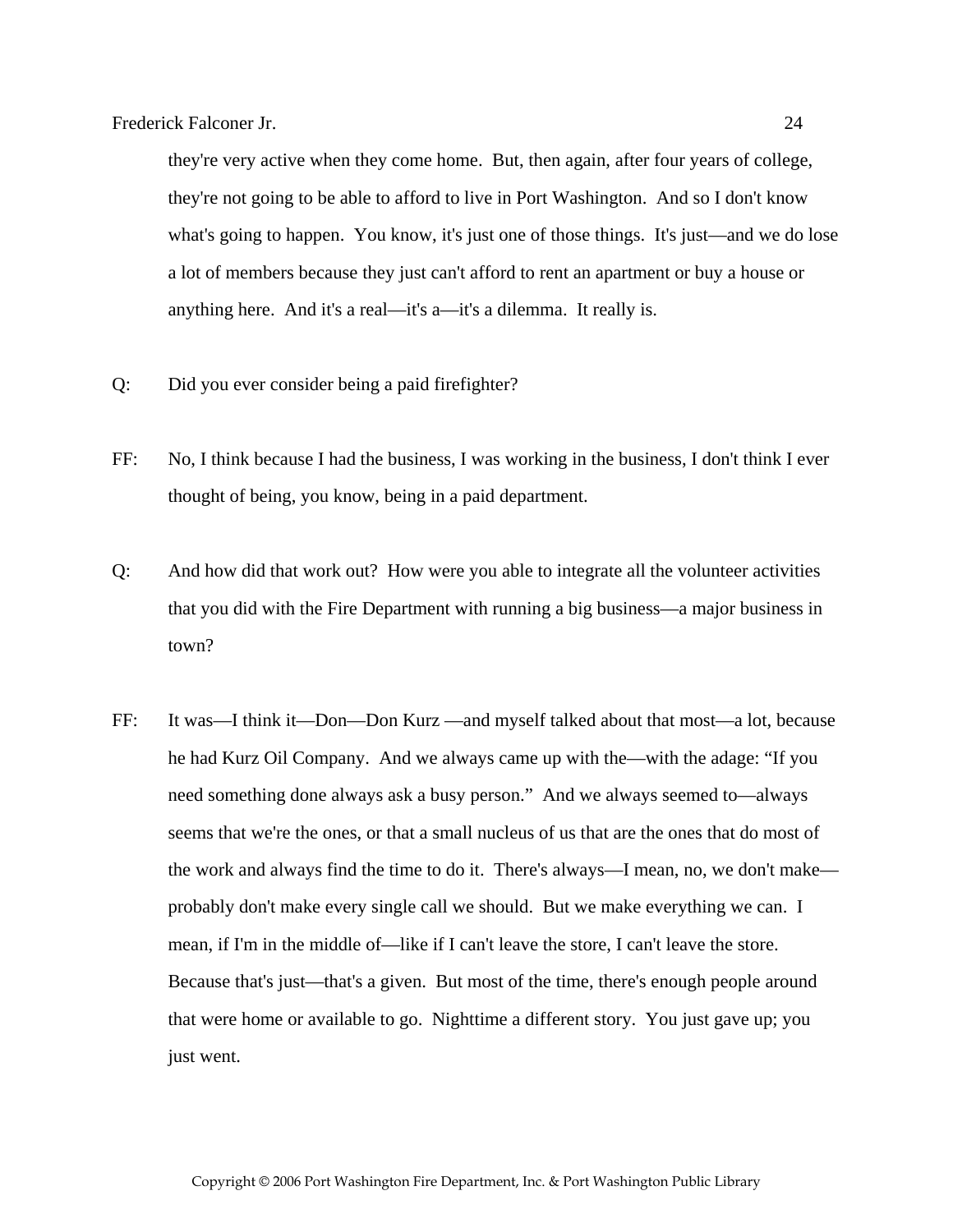- Q: Did you talk—did you talk about the firefighting with your family?
- FF: Yeah. I mean, growing up, I mean, I always had—I think growing up was the same thing. I had my kids over to the firehouse all the time—Sundays or Thursday nights or whatever. And I think that's the way they got interested. My daughter's not interested at all. She had no interest in it whatsoever. But my son was always very interested in the Fire Department. And he was in the Explorers. And by the time he turned seventeen, he was ready to join. He was ready to join the company.
- Q: How do you think the entry of women has changed the Department? Or has affected the Department?
- FF: I don't think it's affected it. It's been very good for the Department. Flower Hill, we've had one woman—Shari—Shari Gerson—is very—very capable. A good firefighter. She's an officer now. Sad, though to say, she's leaving us. She's moving out West in November. So it's a—it's going to be a loss. And I don't think anybody ever looked upon it as negative, because they did their job. They really—she's been a very good firefighter. I've worked with her in some fires.
- Q: There was no resistance from the members at first?
- FF: Oh, maybe some of the old-timers made comments, but most—mostly everybody accepted it and said, you know, "If they can do it, they can do it." That's it. And they did. We haven't had that many. More so in the Fire Medics, because a lot of the women have gone to Fire Medics, but they haven't been in the line companies. And we were kind of hoping that Shari would be our first female Captain. But ...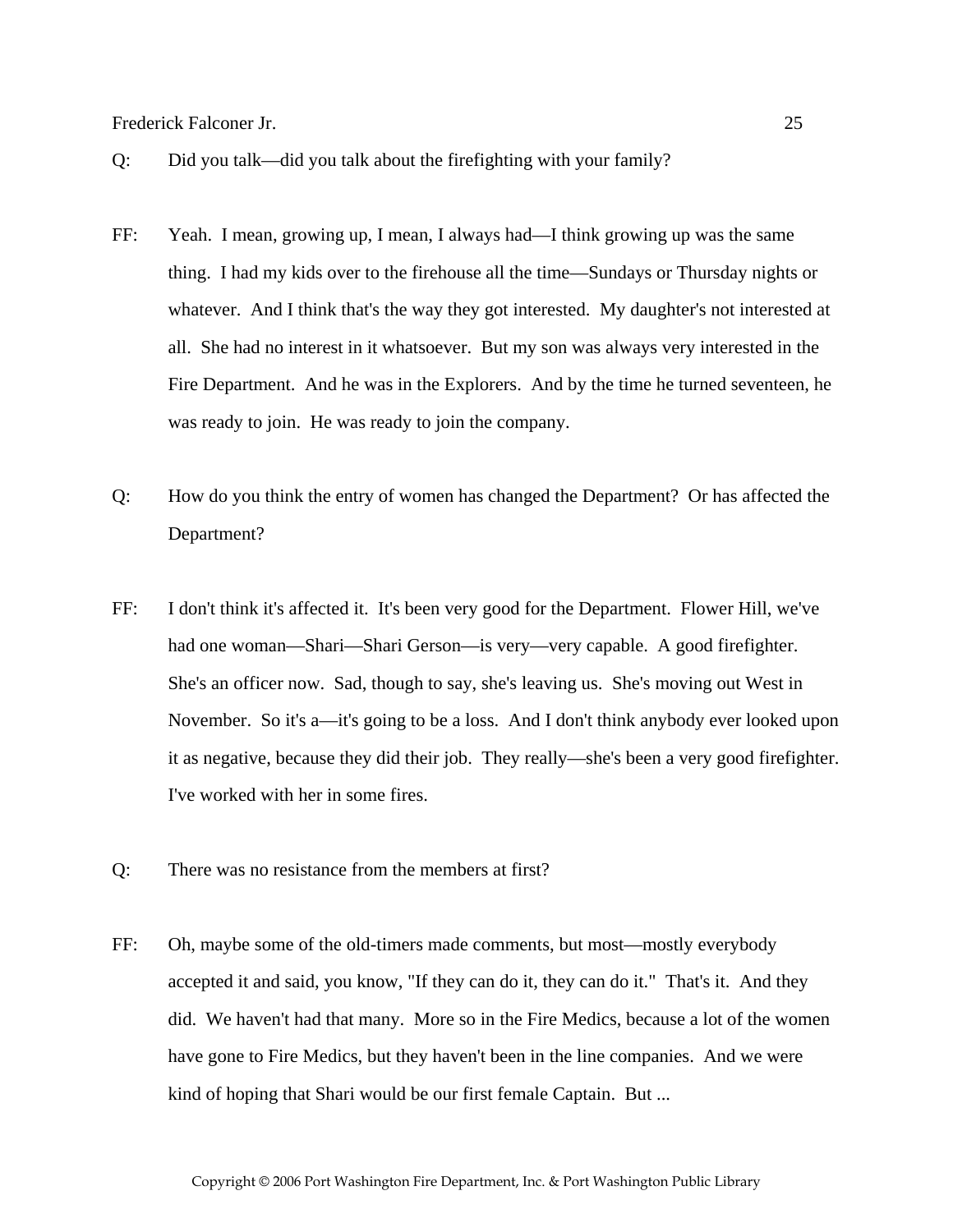- Q: And you've been active in other ways in the community, too.
- FF: Yes.
- Q: What are some of the other things you've been doing?
- FF: Chamber of Commerce. I've been on the Chamber of Commerce. Lions Club. Business Improvement District. PYA, PAL, Methodist Church, my own church. Been on the Board of Directors of that. Official Board of the church. Cancer Care. Red Stocking Revue.
- Q: That's a lot (laughs).
- FF: Oh, yeah. Quite a few things. I'm sure there's plenty more, but I just ...
- Q: And how much time would you say those various activities take?
- FF: Well, it depends. It depends upon, you know, like the Chamber of Commerce, what is going on or whatever. I was on the Board of Directors for Chamber of Commerce for a little while. I was on Board of Directors of the Lions Club. Right now I don't commit too much time because I'm mainly tied up in the business right now. Business and family. I do commit a lot of time to my family, my children. Not so much my son anymore, because he's in college. Now—now my daughter. My daughter and I share—share a love of riding horses. So we do quite a bit of that. She does shows. She's been riding since she was four. So, she's fourteen now. And that's the love of her live is horses. She just absolutely loves them. And I share that with her, because I used to ride for over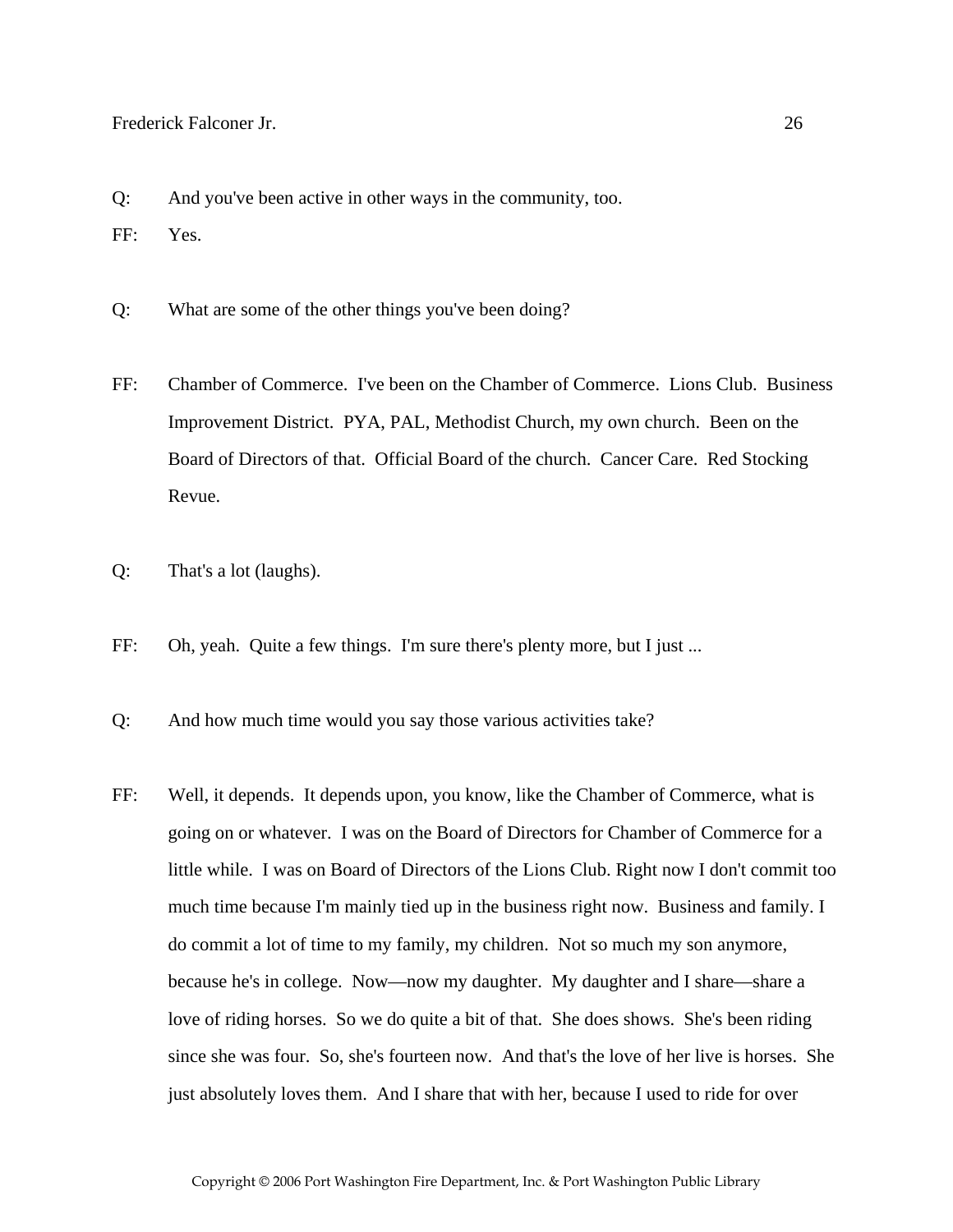twelve years. And I started riding again this summer. So, but otherwise, Red Stocking Revue is a good month and a half in the—in winter. Winter-spring, for the show.

Q: Were you involved with the Lions Club tribute to George Mahoney last night?

- FF: I couldn't make it last night. I had another meeting last night (laughs). But we will go tonight for the Fire Department service. I've known George my whole life.
- Q: And how does the Department honor a deceased firefighter?
- FF: Well, we do have the—like tonight, we'll have—tonight we'll have the service. Chaplain, Tom Tobin, will lead the Department in the service—Fire Department service—which is not religious, but it's just a kind of general service from the Fire Department. And all the members attend in full—you know, full dress uniform. Hopefully, we'll have a good turnout. We should for George, for Sarge. I know when my father died, I was overwhelmed. We had, I don't know—can't even remember—how many members were there. It was just a tremendous, tremendous turnout.
- Q: Is there a difference in the service when a firefighter dies in the line of duty, or, you know, from some other cause?
- FF: Oh, yes. It's—it's—a line-of-duty death is a lot larger. You don't just have Port Washington Fire Department. We have departments from all over Long Island. New York. Out of state. When Bobby was killed, we had departments as far as Maryland sent people. People came from Maryland And it's a lot larger. A lot larger funeral service and burial. It's tremendous. A regular member, like for George, it's a nice service, but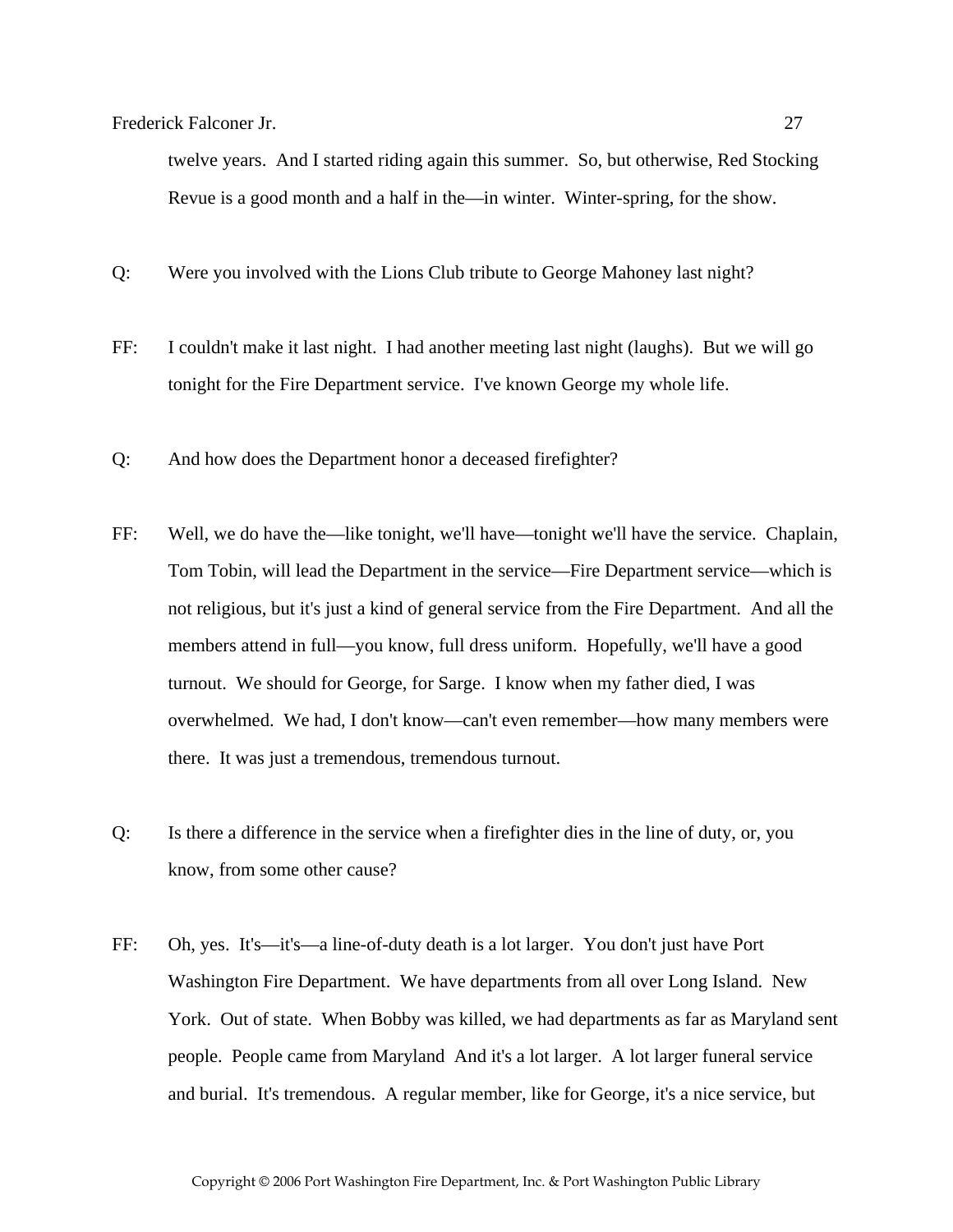it's not—it's not something we do—you know, we do use the fire trucks for his funeral procession. Things like that. But not—not like a line-of-duty death. That's a tremendous turnout.

- Q: Did you supply the flowers for George Mahoney's funeral?
- FF: Uh huh. Yeah. We do most of the—we do a lot of flowers.
- Q: What—what would you say makes a good firefighter?
- FF: Hmmm. I think looking at some of the younger members we have—not bragging, but my son, as an example, and a couple of his friends—they're—some of the younger members, some of them are very, very well educated. Very interested. And really very welcome to learning and very open to criticism. Also, too, they're just very attentive members. Very, very attentive members. Sometimes you don't get that. Sometimes you get, you know, some people with attitudes and everything else. They know everything. But we have a good—we have a good cross section of younger members right now that are very willing to learn and very, very adaptable. Very, very adaptable. And just generally all-around good kids, which is great to see. I mean, a lot of the older members have made comments about it, you know, "even better than when we got in."
- Q: What's your son's name?
- FF: [Scott. Scott Frederick.](http://www.pwfdhistory.com/trans/falconerf_trans/peco_members046_web.jpg)
- Q: And how many of the members who joined when you did are still members? ... [END OF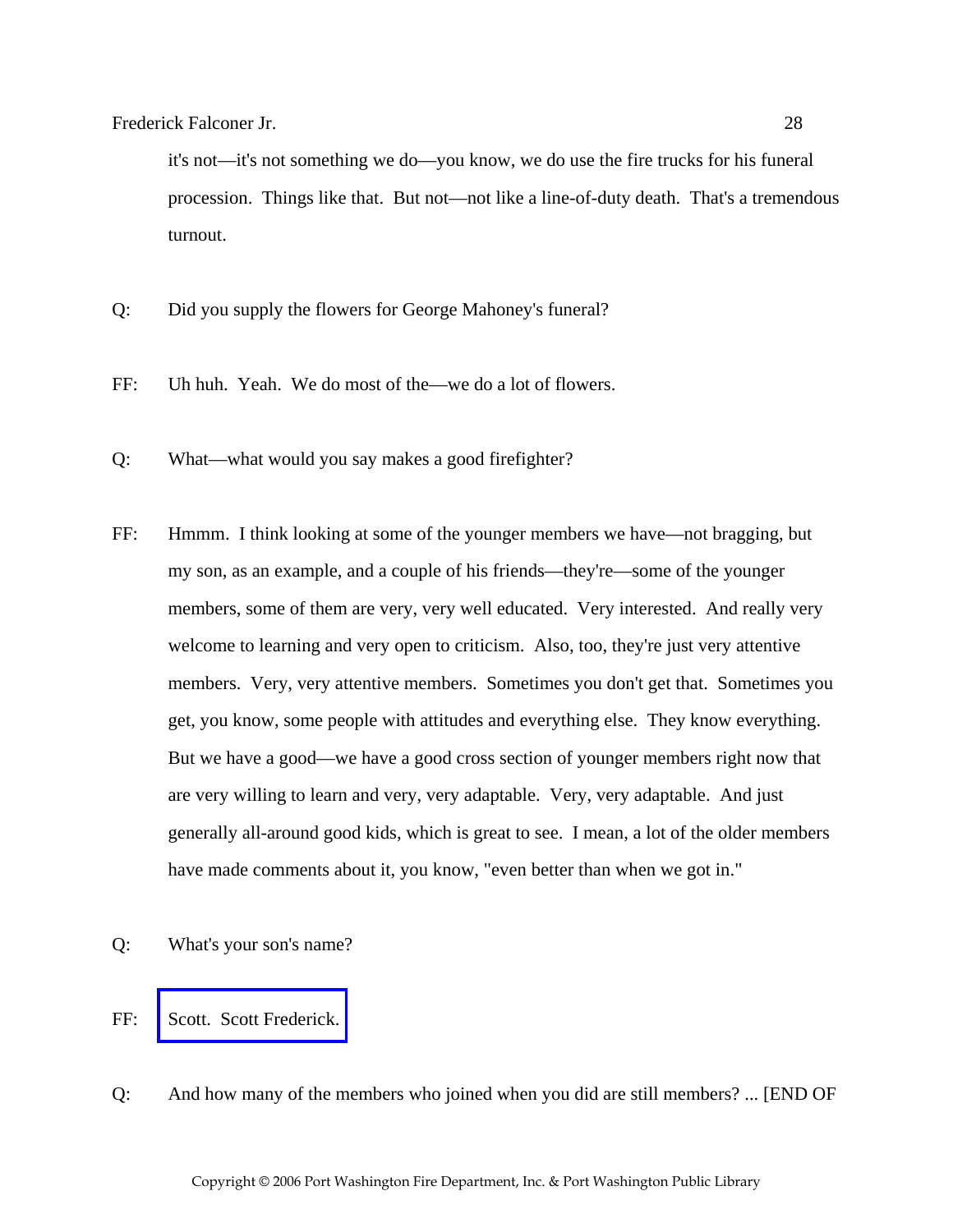SIDE A; BEGIN SIDE B] .. Oh, probably right now there's maybe ten, fifteen. About maybe about fifteen that are still members since I was in. We all kind of joke about it, because I'm—I'm in a picture—a big pictureboard of members, and when we first got in, we were down in the bottom row of the second board, and now we're almost to the top of the board. So it looks kind of—to see the progression going up, it's like it's really kind of scary (laughs).

Q: How do you feel your military service helped you in your firefighting career, and vice versa?

FF: Well, I think military—I mean, Fire Department is quasi-military, even though it's not looked upon—looked upon as that way. But it is. It's a regimented organization. You have the same basic chain of command. And you have to, because you're dealing with situations where you have to have that control. You can't—people just can't go off doing what they want to do when they want to do it. There's got to be one leader making the decisions. And I think, as far as being in the service, being in the Army, being in the service, I feel that the service gives you a little more respect for command, for officers and things like that. Which I think is a good—you know, a good plus for some people. I'm not—I'm not saying that everybody should go in the service, but (laughs) ...

- Q: In going back to your firefighting days, when you were internal, did you ever do anything for luck, as a charm or anything?
- FF: Not really, huh uh. No, I never had any—never had any good luck charm or anything like that. Never really—never thought I needed it, no.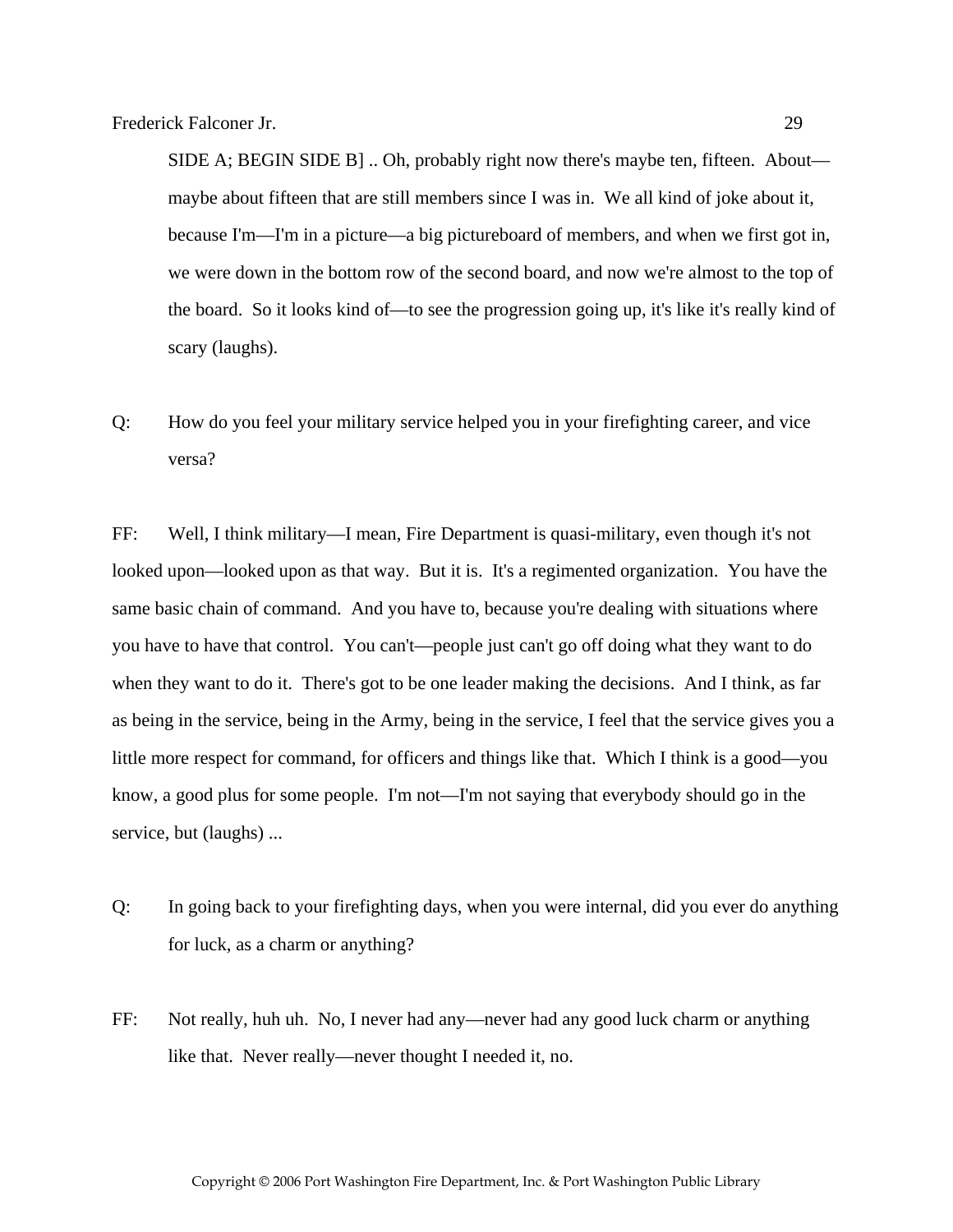- Q: Did you ever make a rescue yourself?
- FF: [We did one on Bayview Avenue. I got a commendation for that one. On Bayview](http://www.pwfdhistory.com/trans/falconerf_trans/news_cocks243a.jpg)  Avenue from a basement.
- Q: Can you tell me about that?
- FF: I don't know when it was. Back in the '80s. Pulled one fellow out of a basement fire on Bayview Avenue on the curve. We worked on him, but it was too late.
- Q: Was it the smoke?
- FF: Smoke inhalation, yeah, smoke inhalation and heat.
- Q: But you said you received a commendation from whom?
- FF: Yeah, the Department. The Department, the Chief.
- Q: How do you think the Department, or what do you think are the biggest changes that have taken place in the Department over the years that you've been a member?
- FF: I think the biggest—I think the biggest changes are pretty much what's going on in every walk of life right now. The rules, regulations. Everyone's afraid of law suits. Insurance. The—I feel the officers, the Chiefs now have more—have a lot more responsibility on their head. Not that they didn't have responsibility, but there's more agencies overlooking everything that's going on. Training is very time-consuming for a new member. It's just tremendous. It's a very—it's a very big commitment. It's a tremendous commitment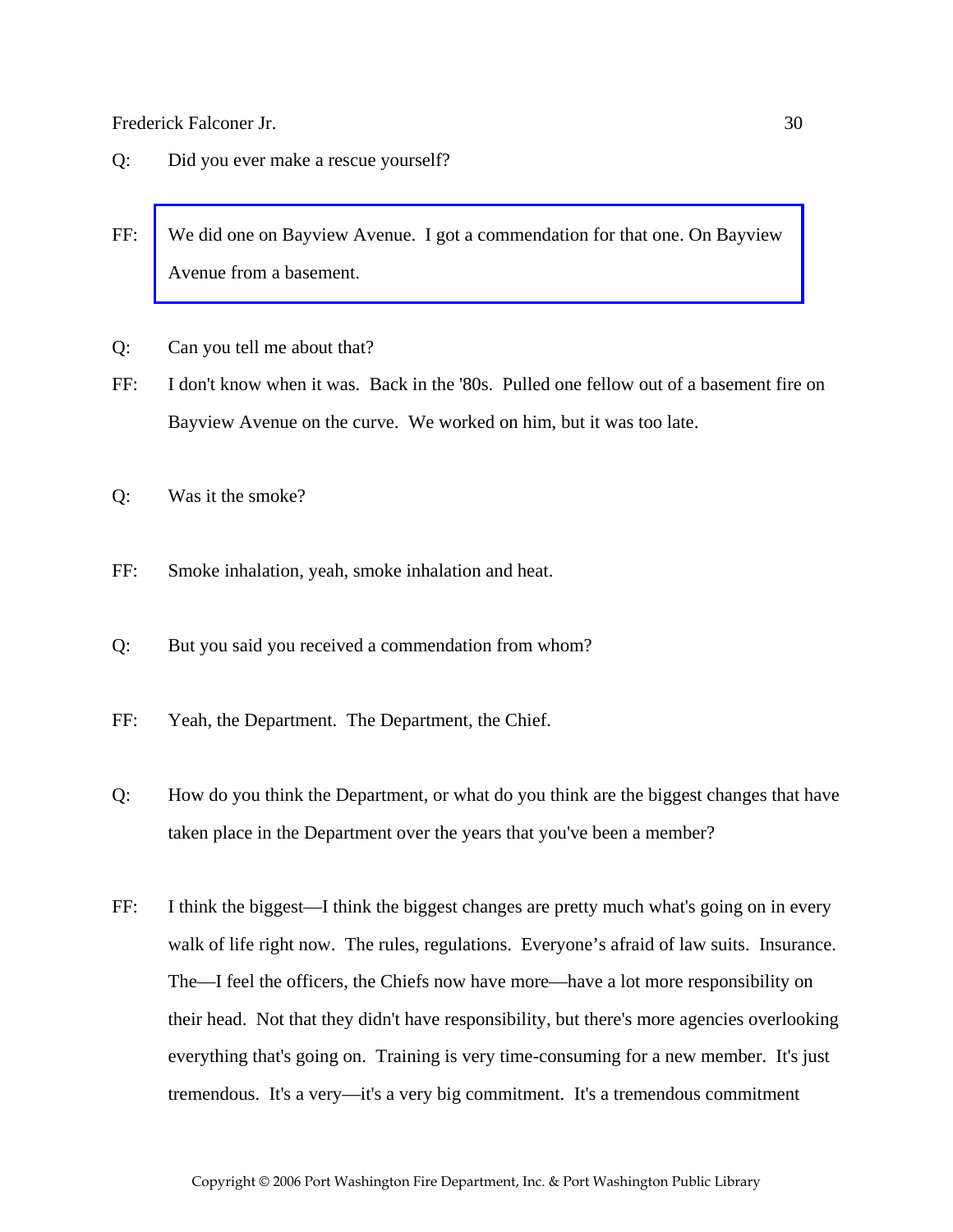nowadays. I watched my son go through fire schools from one whole summer. He went two days a week. He really—I mean, he really wanted to do it, but in the summer instead of going through all winter. And they put in a lot of time now. It's a lot—a lot of training. There's a lot of demand on training time.

- Q: Do you think that's another reason why people are not volunteering to ...
- FF: I think so. I think there's a lot of time—time demanded of people now.
- Q: More than there used to be.
- FF: Yeah. And I don't know, but I just think every organization's having the same problems, getting members. Any volunteer organization's having problems. People just don't want to give up the time. And I don't know what's going to happen, but it's very, very common nowadays.
- Q: And what about the differences in equipment and in clothing?
- FF: Oh, the gear, the gear is a hundred times—a hundred percent better. More safety oriented, all the gear. The Scott packs, the masks. The vehicles are bigger, more advanced, more automated. Everything up and down the line is very—very safetyoriented. Even procedures at fires are very, very safety conscious. We have a safety officer now at a fire.
- Q: Has the Fire Department ever been sued by anybody? Have there ever been complaints from individuals that maybe you went in and you—you ruined their furniture or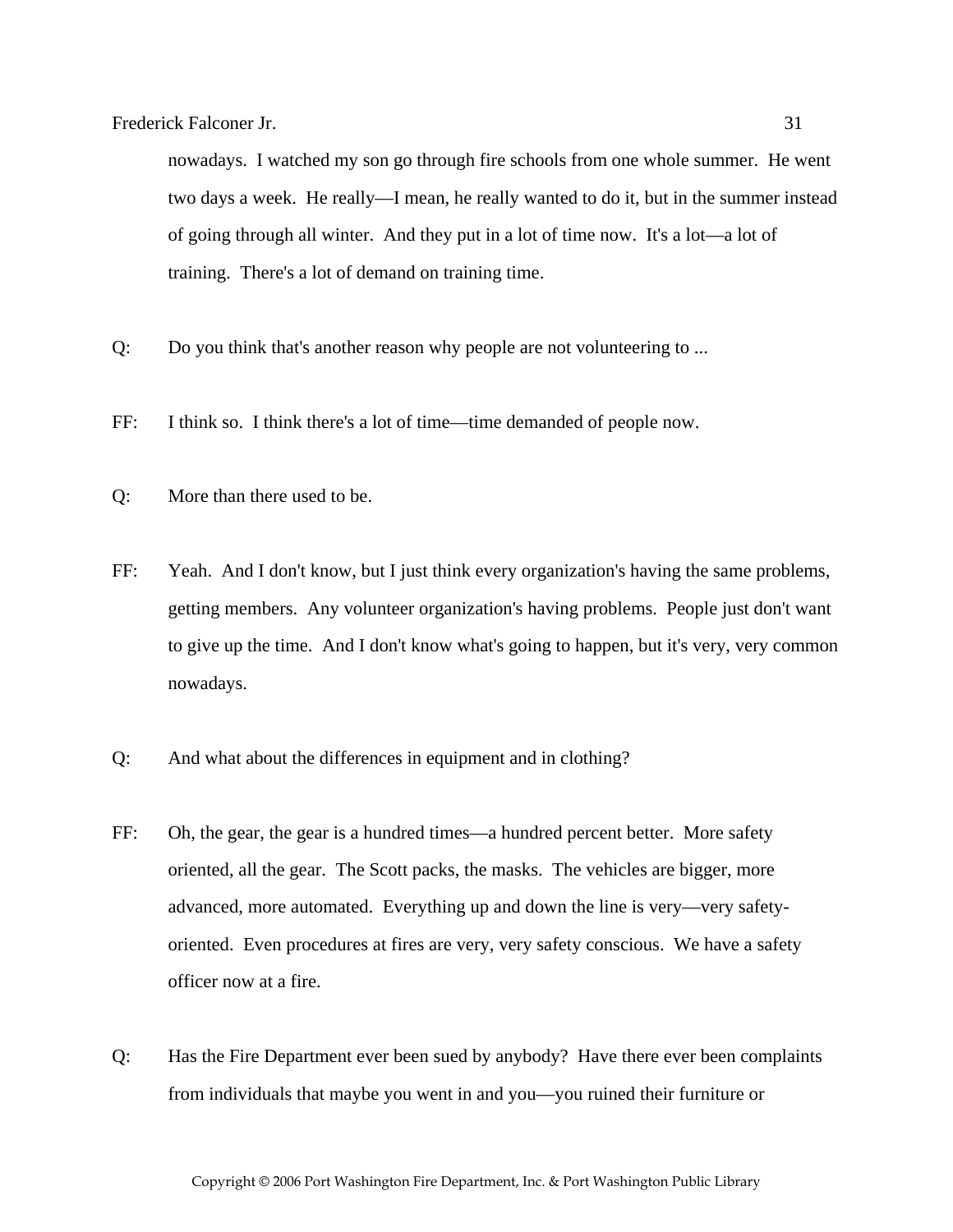something. Has that ever come up?

- FF: Not that I know of. Not that I know of. I don't remember any cases, at least, of, you know, I mean, generally there's a fire, there's a fire We do try to protect everything. Our Department's always been very safety conscious and very personal property oriented. We don't just go in and just wreck the whole house, no. I mean, try to find the fire and put it out, contain it to that one area We're not—we don't—there's really no need to destroy the whole house if it's a pot on the stove burning.
- Q: How do you protect the personal property?
- FF: Oh, Atlantics has tarps and things like that. I mean, if it is a fire like on the second floor or something like that, while they're fighting the fire upstairs, they'll come in and cover the furniture and things with tarps and so the furniture and things are protected, so there's not anything ... [inaudible] ... If need be, sometimes we'd carry things out of the house, got things out of the house, so there's not ...
- Q: What kinds of things have you carried out?
- FF: The furniture and things like that and whatever, whatever valuables or whatever people had they want to ...
- Q: But people have asked you ...
- FF: Yes.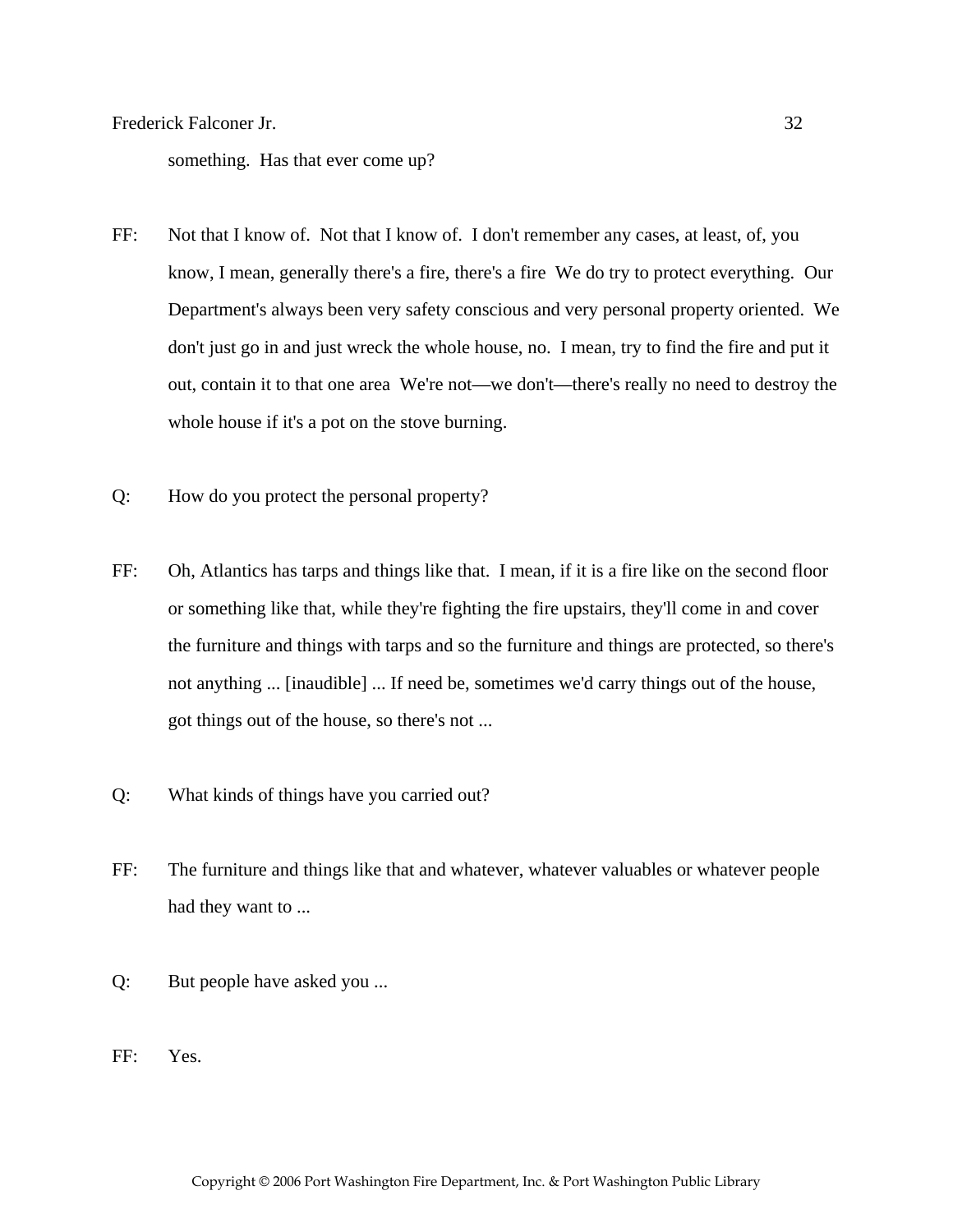Q: ... said, "Would you go in and ..."

FF: Right.

Q: "... and get this."

FF: Right, right.

- Q: Do you remember any particular case?
- FF: Nah (laughs). No.
- Q: What are you proudest of in your firefighting career?
- FF: I don't know. I think being President and being on the Board for such a long time. Seeing my father make his fifty years. Seeing my son get in. Wishing—wishing my father was still alive when he got in, but-- there's quite a few things, you know. And I think that being—being able to be in an organization that I'm very, very proud of, very happy with. It's a real good bunch of guys.
- Q: Are the social aspects of being in the Department a big plus for you?
- FF: They used to be. I don't think it's as much as it used to be. We don't have that many social functions anymore. And we still—we go to work night on Thursday nights, and we'll hang out together on Thursday after we finish. But not as much as we used to (laughs). I think the problem is we're probably all getting a little older, and it's just not—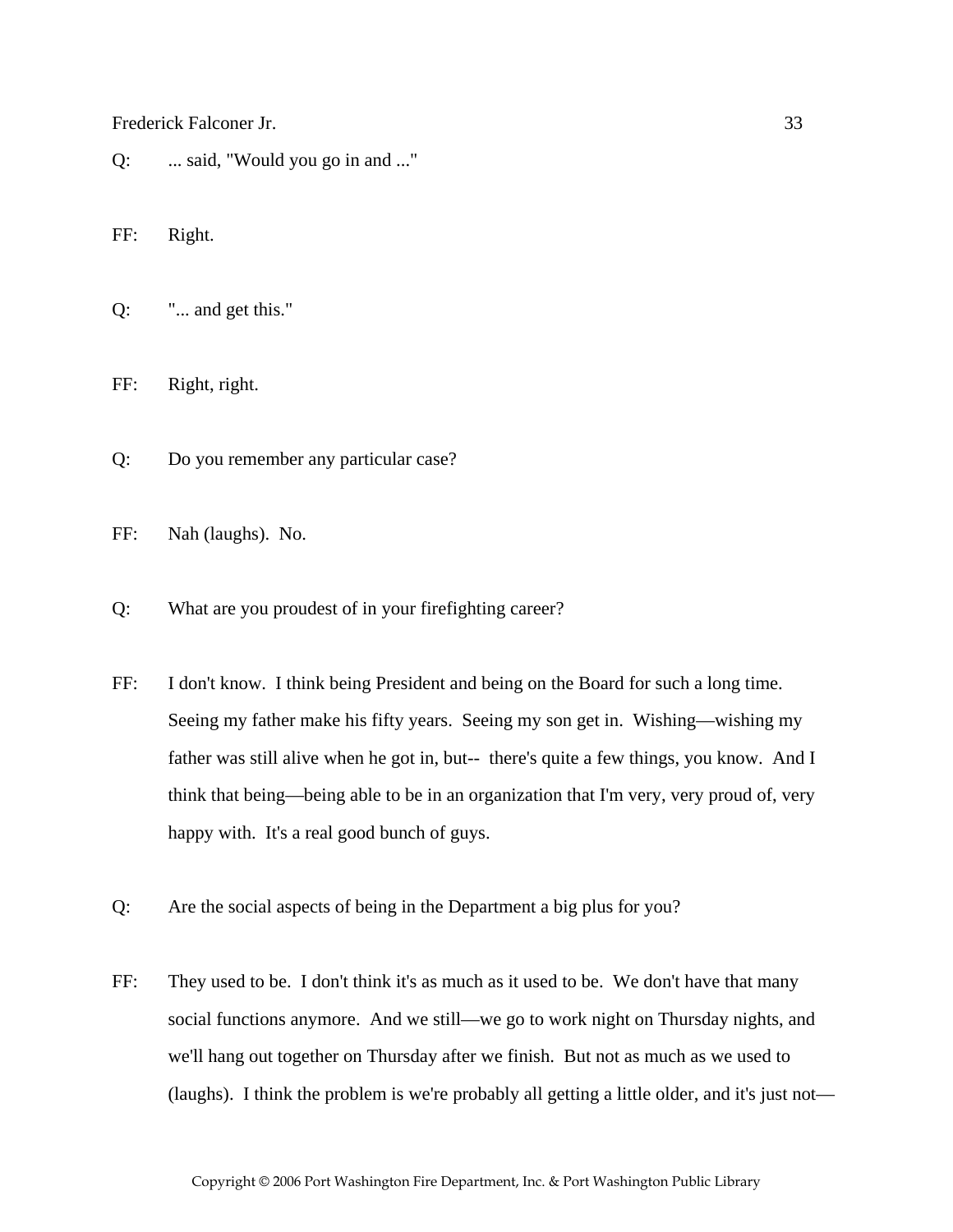we just don't do that anymore.

- Q: Well, what about the younger guys?
- FF: The younger guys, it's very good. I think it's very good for the younger guys. They all, they seem to hang out together. I know my son, when he was home over the weekend, he was a couple times down at the firehouse at night with the guys. And that's not just Flower Hill. It's more like Protection, Atlantics, Flower Hill—the three companies. It's with all the guys. All the younger guys stay together, which is nice. Which is very nice.
- Q: Well, what ...
- FF: It's very ...
- $Q: \quad \dots \text{oh}, \text{I'm sorry.}$
- FF: ... a very enjoyable, you know, experience for them.
- Q: What about the family aspect? You know, family events.
- FF: Oh, we have the picnics. We still have a yearly picnic. Which is nice. I mean, [everybody gets together. I mean, that's still nice. It's always nice to see everybody.](http://www.pwfdhistory.com/trans/falconerf_trans/fhh_picnic002.jpg)  Christmas party, we have that. But there's not a lot like it used to be. We used to have a lot more Sunday get-togethers or whatever, or just, you know, family get-togethers. But, again, I think it's because the time—time constraints.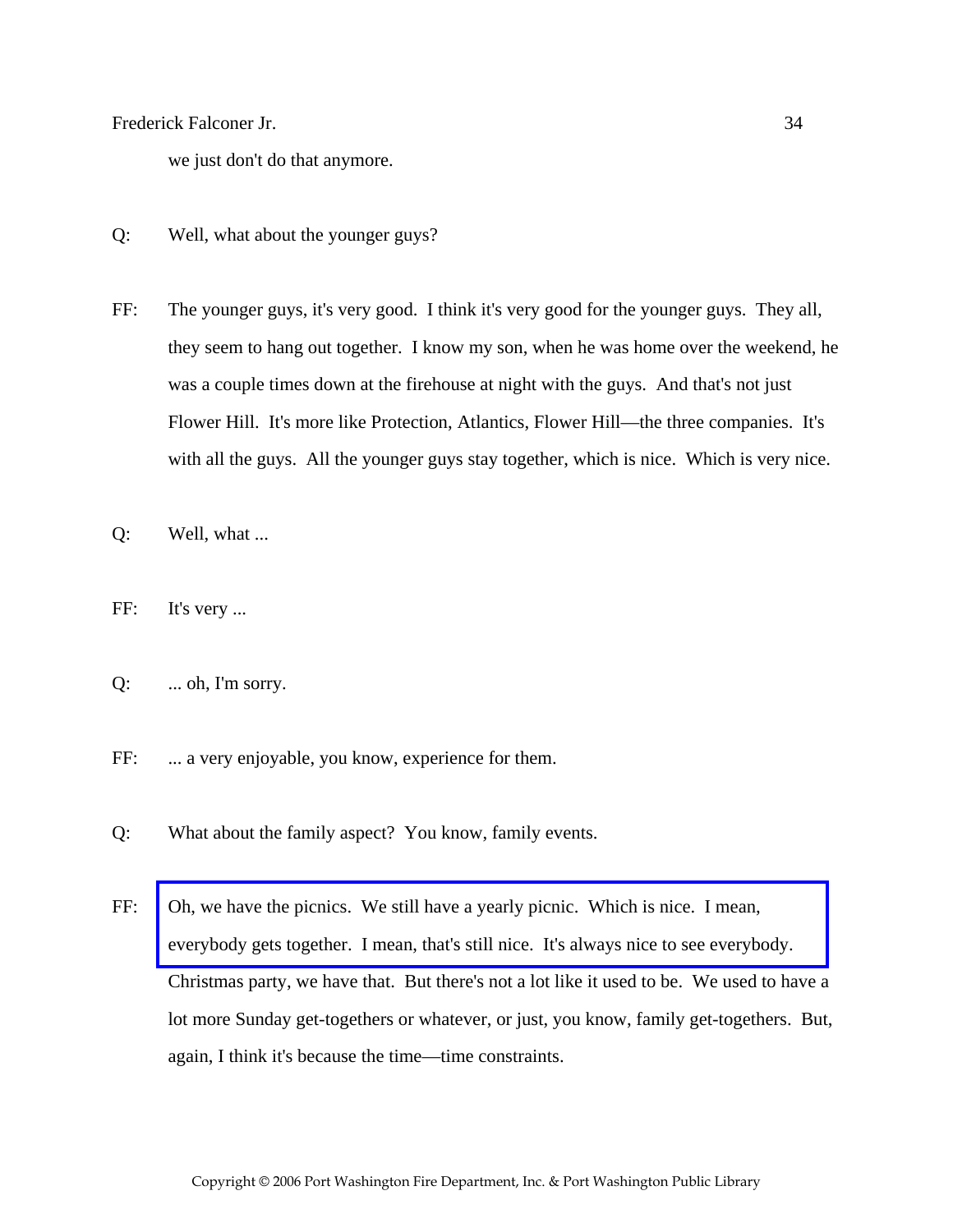- Q: Well, would you say that you have made good friends in the Department? People that you're socially friendly with now?
- FF: Oh, yeah, definitely. We do have a very tight circle of friends from the Fire Department. And have had them for many, many years. I mean, there we are, oh, there's probably fifteen, twenty of us that are very tight and very close. Wives—all our wives are friendly—our wives are close. And our kids. Our kids have grown up together, so it's really very nice.
- Q: Do you remember the *Readers Digest* used to have a feature "My Most Unforgettable Character"? Would you say that there are people who would fit that bill in the Fire Department?
- FF: Yeah. We have—we've had some characters in. We've had quite a few characters in. Flower Hill alone, we've had some.
- Q: Could you tell me about them?
- FF: I don't know. The good or the bad (laughs)?
- Q: Either one (laughs).
- FF: The good or the bad. Let's see. We had Bruce Willis. He was a bachelor. He used to make—he was a—he made teeth. He made teeth. He made—he wasn't a dentist, but he was a technician. And, by looking at him, you'd never think of it. But, Bruce imbibed alcohol pretty heavily also (laughs). He was just one of those characters. He was always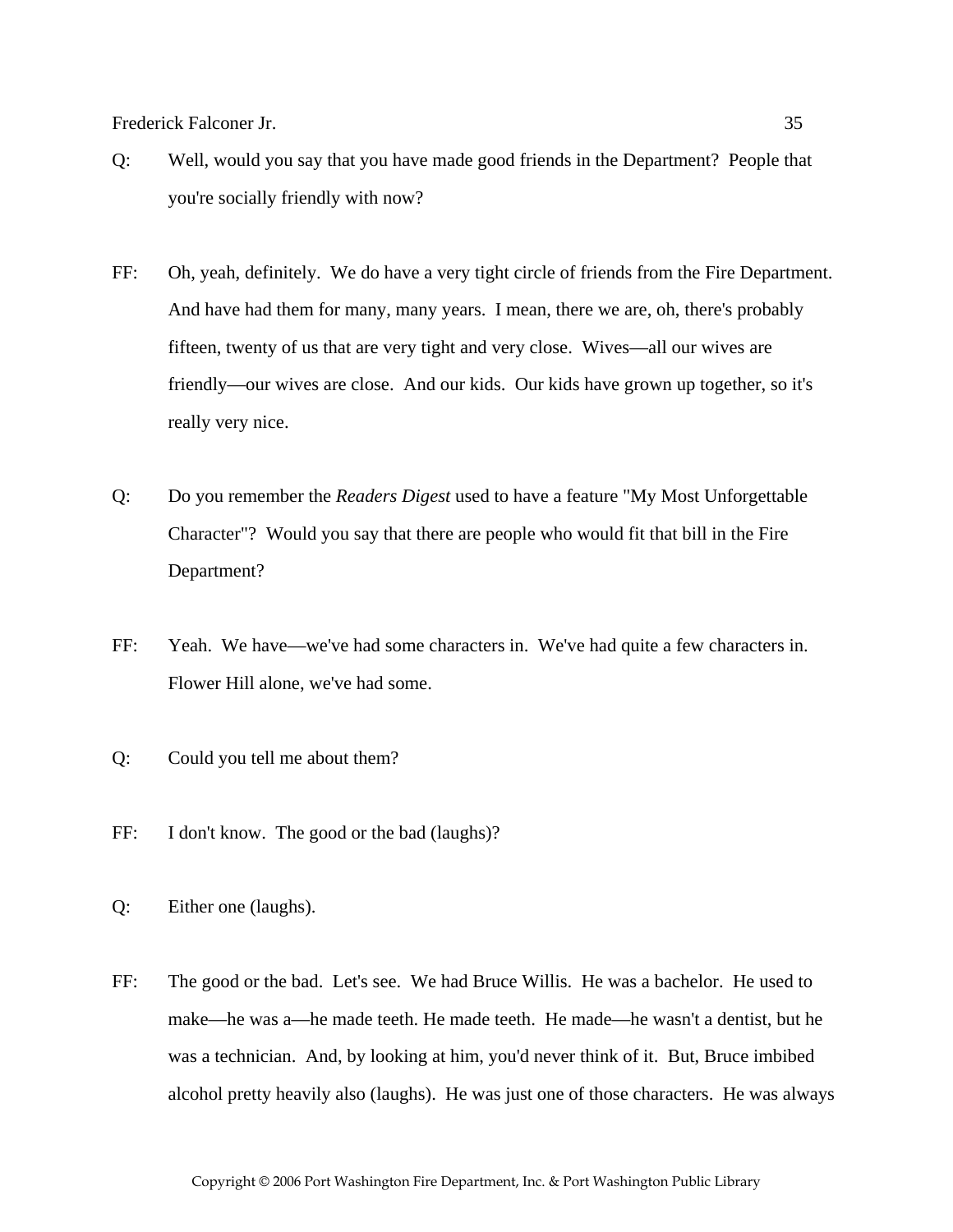around and always—I mean, but always willing to help and willing to be there for anybody. A lot of the older members, I guess when we were younger, a lot of the older members were characters to us, I guess. Eddie Gorman was a gentleman of gentlemen. He was probably about six-four, two hundred and fifty pounds. A big man. Big man. [But he was always very, very much a gentleman. A real gentleman. And he was really](http://www.pwfdhistory.com/trans/falconerf_trans/news_cocks187a_web.jpg)  very funny.

- Q: What were some of the ...
- FF: He was like the grandfather figure for us all, you know.
- Q: What were some of the funny things that would happen? Do you remember some of the pranks that people would play?
- FF: Oh, we had water fights.
- Q: What were they like?
- FF: Oh, we'd have water fights between the members on a work night. Water fights between the companies. Protection would come up with a truck and start water fights. We'd go down there and start water fights.
- Q: Would just turn the hose on each other?
- FF: Right, right. On stand-bys, which were you'd stay at the firehouse all night, we'd have an air mattress to sleep on, and guys, in the middle of the night, would go up and pull the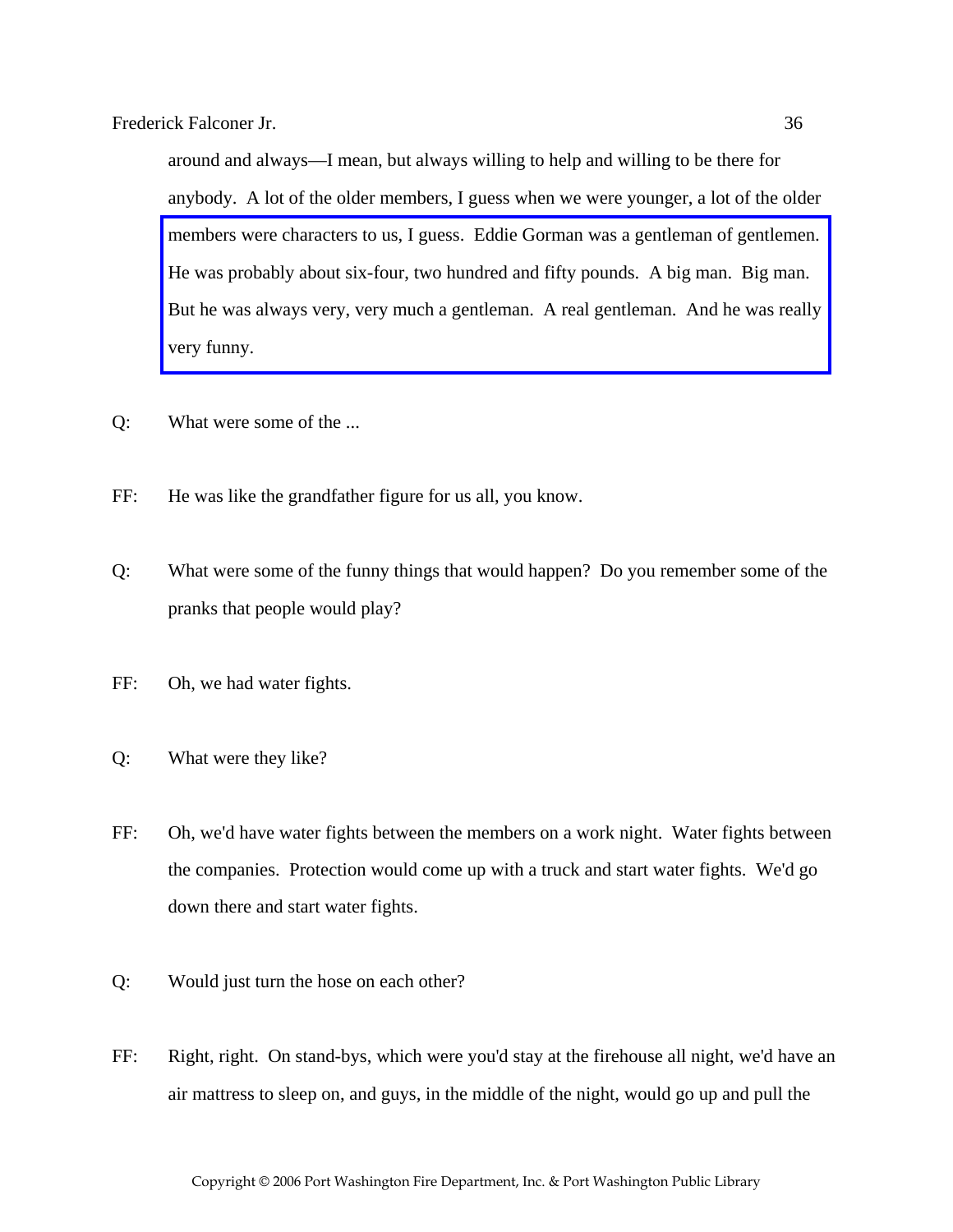plugs on the air mattress so you would wind up sleeping on the floor. I mean, just stupid—just funny little things.

- Q: Now, with the stand-bys, when would you have people stay at the firehouse all night?
- FF: On a stand-by, if it was like weather-related, like a snow storm, like a bad snow storm. We had the black-out a couple of years ago—not last year, but a year ago we had the black-out. Heavy thunder and lightning storms. Hurricane. Whatever. Any type of situation where it's hard for the members to get to the firehouse. And mainly, most of the younger guys stay. The night of the black-out, I stayed. My son and I stayed the whole night. I'm not used to that kind of thing anymore. But it was all right. I mean, and what—actually what my job now on stand-by is cook. I pull everything together, go down to the store and get food and cook for the guys. Then they, you know, they kind of like that. They like, you know ...
- Q: Do you have a specialty?
- FF: Oh, no, not really. Pretty much anything.
- Q: What do you—what do you usually cook?
- FF: I'll do pasta, and I'll do steaks. I'll do hamburgers, hot dogs, chicken. (Laughs) It's very strange. I mean, nowadays when, you know, when I ask the kids what they want to eat, they say, "Oh, we'll take chicken." You know, they want chicken breasts. Healthy, healthy eaters Salad and chicken breast, you know. But we do pasta. I'll do pasta and clam sauce, or something like that. Actually, the night of the black-out, I think I fed the Department, we fed about eighty-some-odd people that night (laughs), which is good. It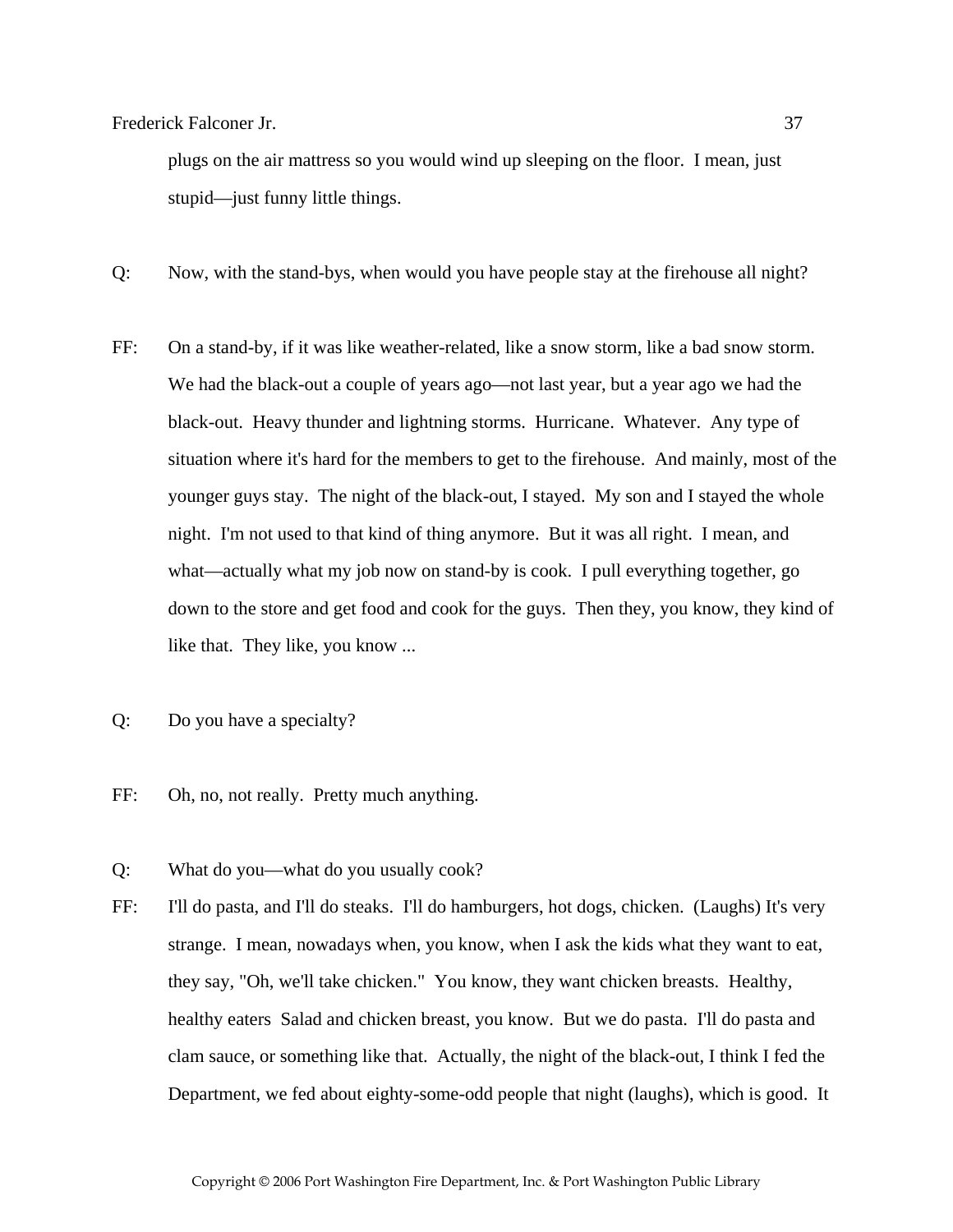was a lot of fun. It was really—those are the times when everybody kind of pitches in, everyone gets together. Myself, we had my son and his friends, they were all up there, we're making salads and, you know, I'm kind of like the head chef. Got to keep them all going. But it was very—they're very good.

- Q: So they were all firefighters. Did they ...
- FF: They were all—oh, yeah, yeah. Well, we had some of their family. They had some of their families. They were—this firehouse has a generator, so we had power. We had air conditioning and everything, so it was like (laughs), you know, I mean, it's a—not a plus, but, I mean, it was for the families that didn't have, you know. And we would—well, we'd welcome anybody. There's no problem that way. So we had—probably we had eighty to a hundred people staying that night. And it was quite a group.
- Q: Where would everybody sleep?
- FF: Oh, we had air mattresses, the floor. I mean, that's up to them. There's no, you know ...
- Q: ... [Did they ???] ...
- FF: ... the members—the members, no, the members—members, we have air mattresses. We have twenty-five, thirty air mattresses for the members. And then everyone else, there's chairs and whatever. That's up to you. We have no—well, we're not really an emergency shelter. We're just, you know, it's just we have room for the members, and then there's chairs. That's it. The furniture around, you know, there's couches upstairs and things, and we have chairs and things. And some people stayed all night and some people didn't.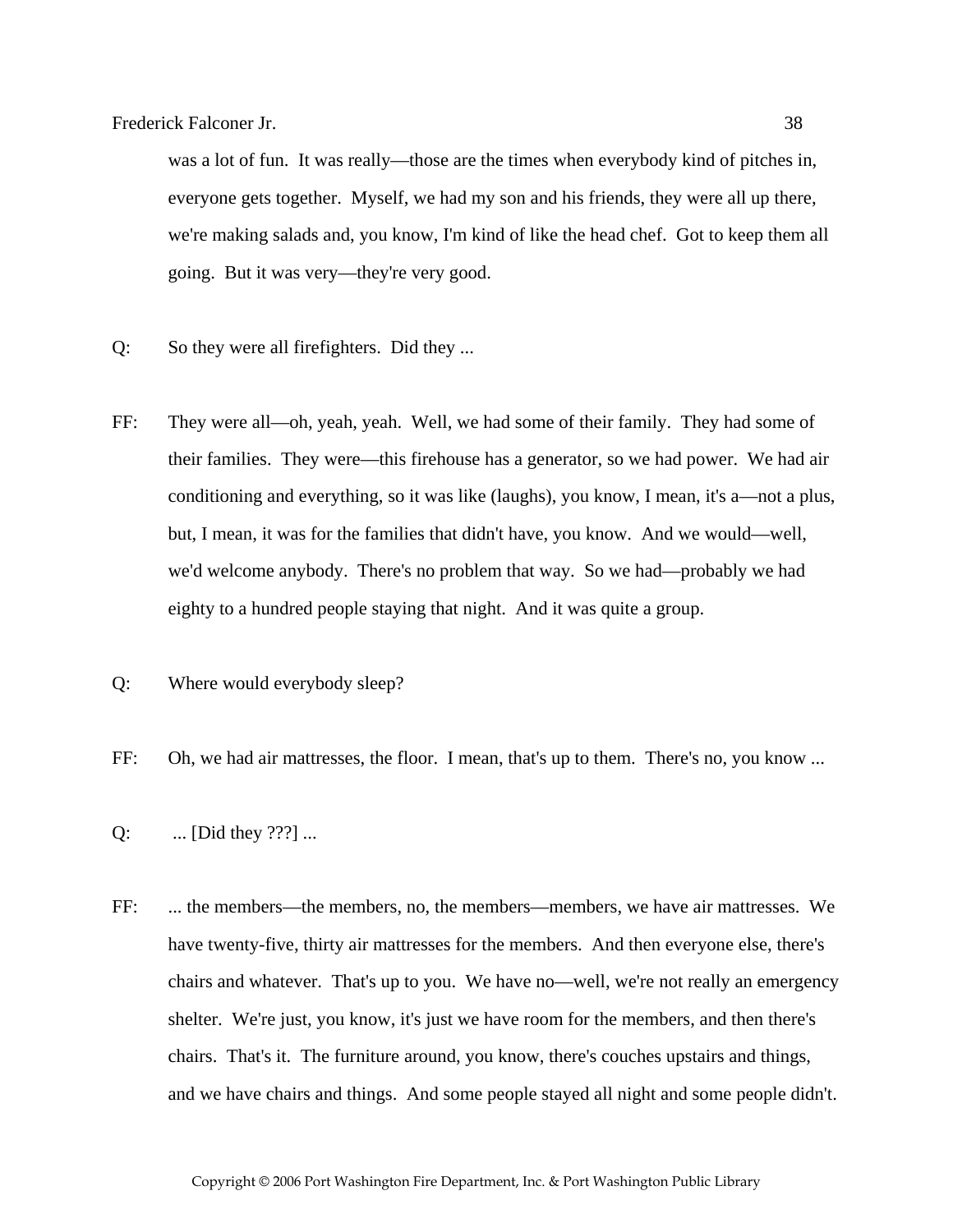Some people went home, back home. I think I wound up sleeping—myself and Tommy Murray slept down in the truck room on chairs. But, I mean, it's a thing when you get something like that, you get multi-calls. Especially when it first happened, we got multicalls. The alarms go off, things like that. And we may have had twenty-five, thirty calls in a row. And most of them are just automatic alarms. There's nothing; there's no fires. I don't think we even had a fire that night. A fire fire. We had a lot of calls, but not nothing serious. Then, of course, when the power starts to come back on, that's when the alarms kick in again, so you're back out chasing alarms. But it's just a, you know, just ...

Q: What would be the single bit of advice you'd give somebody to avoid a home fire?

FF: Just, I mean, pretty much just check around your house and make sure everything is extension cords, everything else, smoke detectors,  $CO<sub>2</sub>$  [carbon monoxide] alarms. And just kind of do a visual check around your house and make sure there's no exits blocked or piles of papers anyplace, or anything's piled by the boiler. But, I mean, you can go as far as you can even call one of the Chiefs and have somebody come in—one of the—sometimes the Fire Marshal will go out and just do—do an inspection. We do—you know, we do inspections on all commercial establishments. Home, if you have a special request, I mean the Chief would send somebody.

- Q: Well, why would somebody have a special request?
- FF: Oh, if they're concerned—if they're concerned about the home, or they're just concerned that they would like to make sure they're safe and they're doing everything they can. And the possibility of a fire is always there. There's always extenuating circumstances. You know, wiring in the house you can't see. A lot of different things. A lot, a lot of different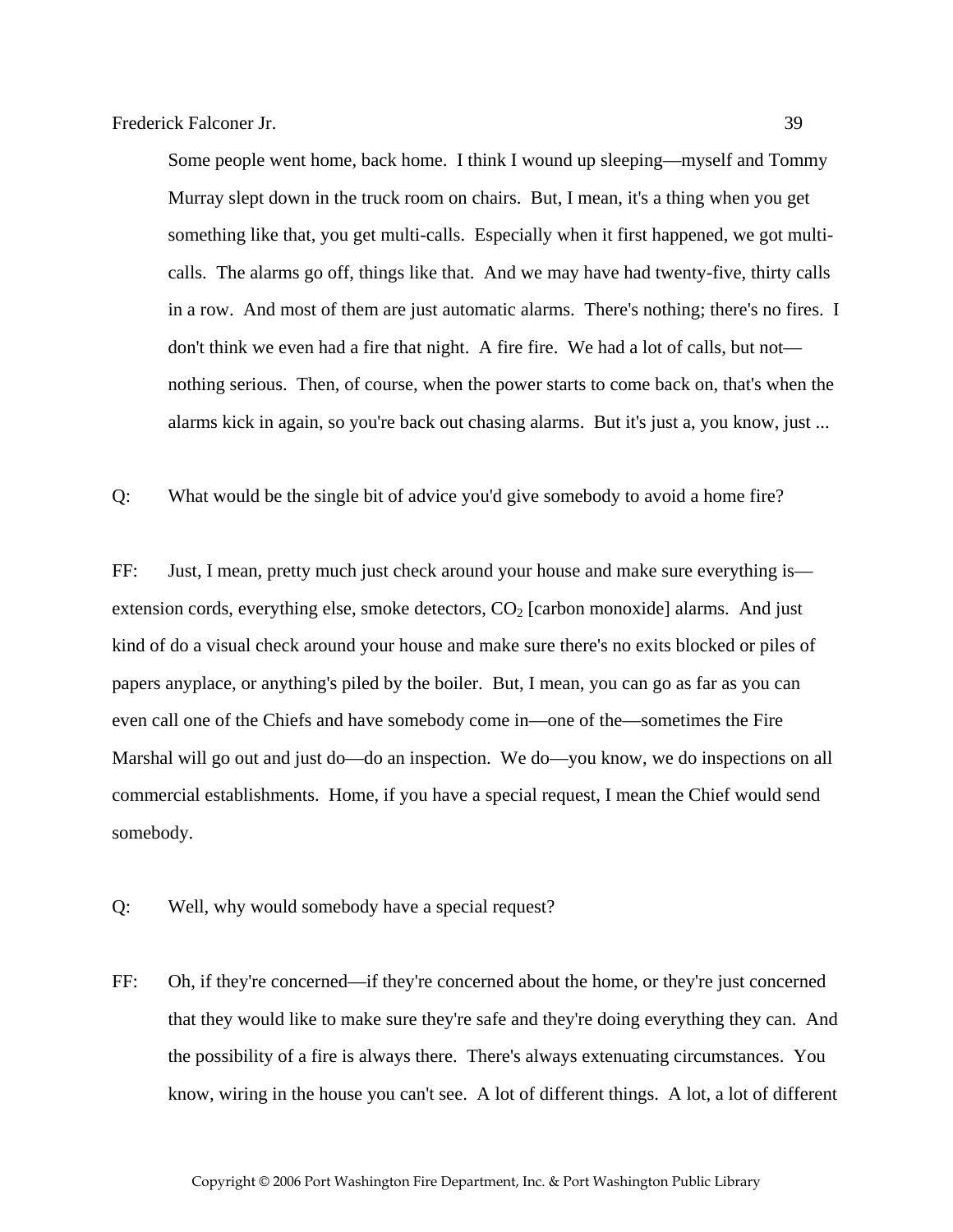things that could happen, you know.

- Q: What was your best day as a firefighter?
- FF: (Laughs) My best day. I don't really— you know, my proudest moment was when my son got in. When my son got elected to membership. When I handed him his badges. That was pretty—that was pretty good. That was real good. I was very, very proud at that moment.
- Q: What about your worst day?
- FF: I think that goes back to the Bobby Dayton, that I was telling you—that was the worst, I think.
- Q: How have you yourself dealt with traumas on the job, like, you know, dealing with Bobby Dayton's death or the time you rescued the man and he didn't pull through?
- FF: Oh, well, it was pretty much tough, you know. Dayton, with Bobby, we had counselors. We had grief counselors come in. And that was handled very well. That was handled very well. Pretty much, otherwise, we just kind of talked amongst ourselves, or, you know, you just knew you did the best you could We never had—before, we never had we never went into grief counseling or things like that. It was just like it was a job and you did it, and if it didn't work, it didn't work. You know, you tried your best, and as long as you understood you tried your best, then that was it, you know.
- Q: What do you think the value of this project is?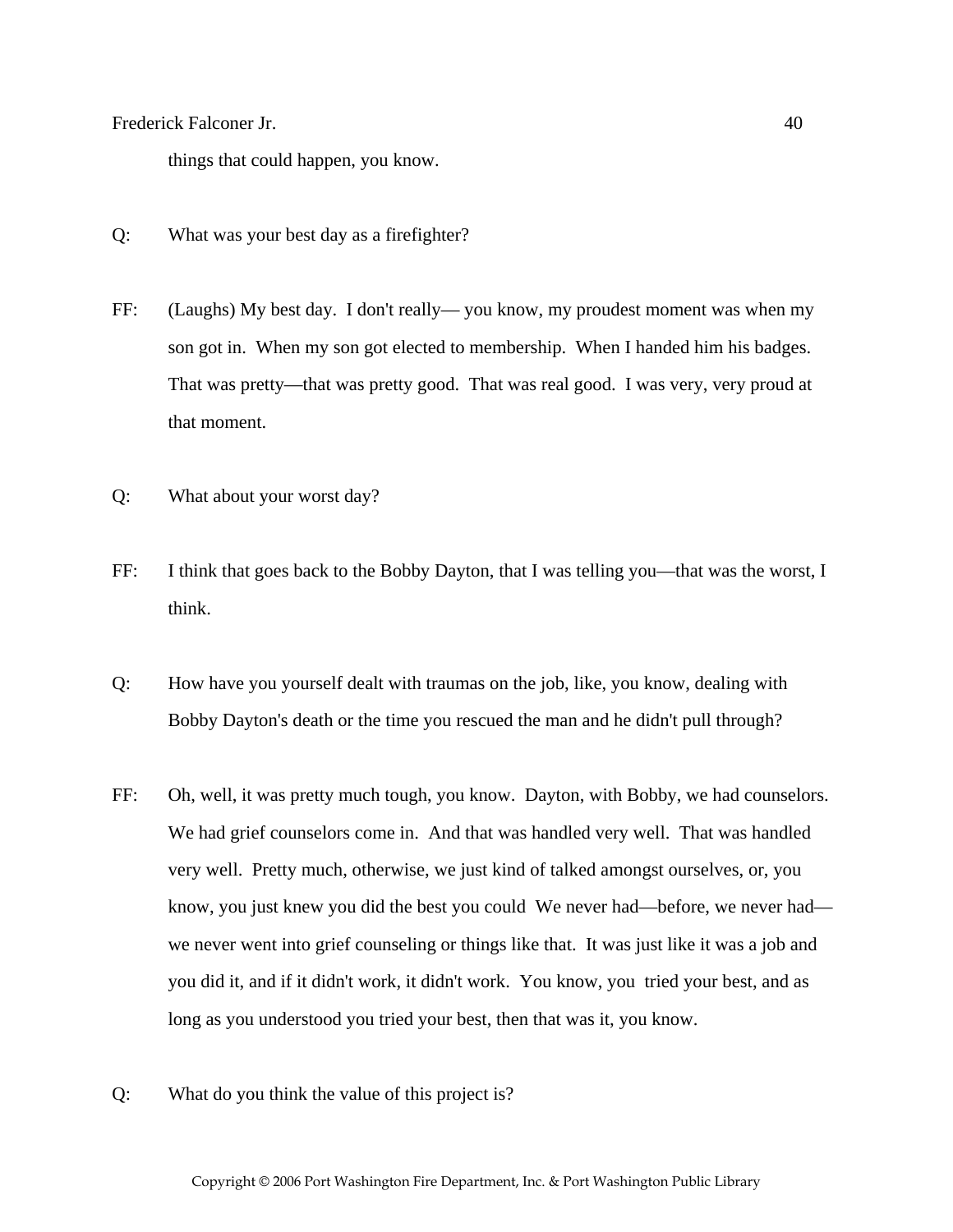- FF: I think—I think the oral history for the Department is very good. I think it's a—I was involved in the oral history project for the business community also. But I think it's great. It really puts down on paper, on tape, or whatever, what happens in the Department, members of the Department. I think it'll be nice. Maybe a hundred years from now, to be able to go back over this. Because the companies—well, some of the companies have kept up on history, but some haven't. You know, and there's a lot of questions when you start going back. I mean, we're working on our hundredth and we're looking at this and like, well, who's this? or who's that? Or what happened? Did this really happen? Did that happen? Or—and it is, I mean, we have—we have pretty much all our minutes from all the meetings, right from the conception, which is great. Wewere going over some the other night, just thumbing through some minutes from 1906. And it was really very interesting.
- Q: What kinds of things ...
- FF: Well, one of the silliest things that sticks out in my mind was they still had—they still had a problem with the Ladies Auxiliary with their closet. They didn't have any place to put their things. And that's still (laughs) the same thing we have today. We have the ladies keep bugging us about their closet. And we're like all right.
- Q: You mean, to put their food down there they're cooking or ...
- FF: Whatever. Their plates or whatever—whatever it is. Whatever they were doing. I don't know. It was just—it's just (laughs) their storage. Nobody has a key for their closet (laughs). But it was—it was just—and then some of the—the funny: dues were five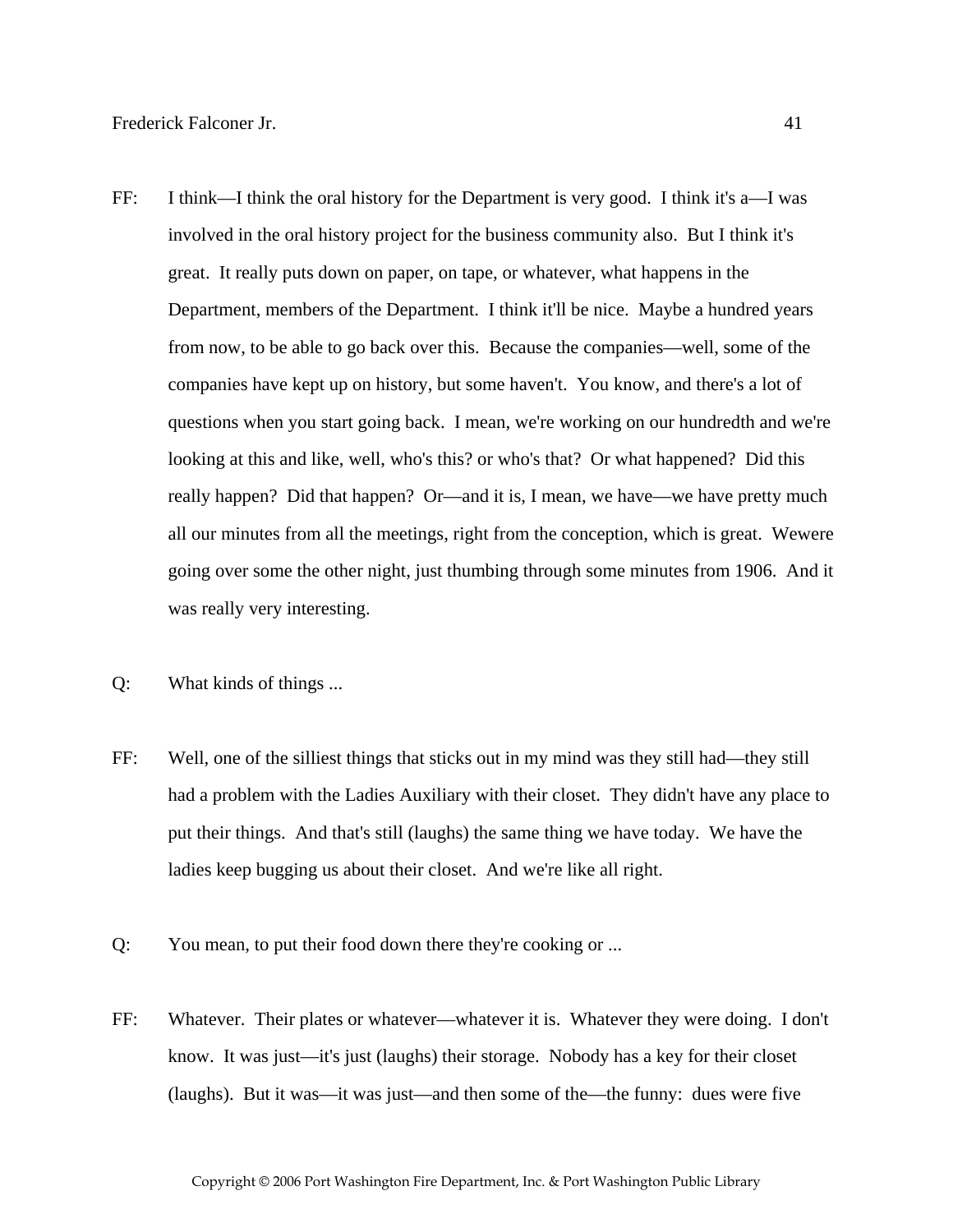cents. I don't know, there was all kinds of little—I can't remember too much of it. But there was just—it was just very—very interesting to go through some of those things.

Q: Is there anything else we haven't talked about that you feel we should touch on?

FF: I think we've pretty much covered it—I think we've covered it pretty well.

- Q: Okay. Well, thank you very much.
- FF: Okay, Sally. Thank for ... [??] .. ... [INTERRUPTION] ...
- Q: About how—how has the community changed during the years you've been here?
- FF: The community's changed quite a bit. I mean, even just in the last ten, fifteen years the community has changed. Twenty years, the community has changed drastically. A lot of the new people coming in don't even realize that we're a volunteer fire department. They think we're a paid department. In some aspects, it's changed for the better, and some aspects I feel it's kind of lost it. Kind of losing its small-town, home atmosphere. Look at the business community; there's very few businesses left. I don't know.
- Q: How do you think it's changed for the better? What are the ways?
- FF: (Laughs)I guess being from the old school of Port Washington, it doesn't seem better. It seems kind of sad that we're losing—you know, we're losing our small town. We're losing the real family structure in Port Washington. It's not-- you know, the old-timers are leaving or dying off, and it's just not the same. People aren't as friendly. People aren't as concerned. They're moving in for a place to live on a train line to the city, and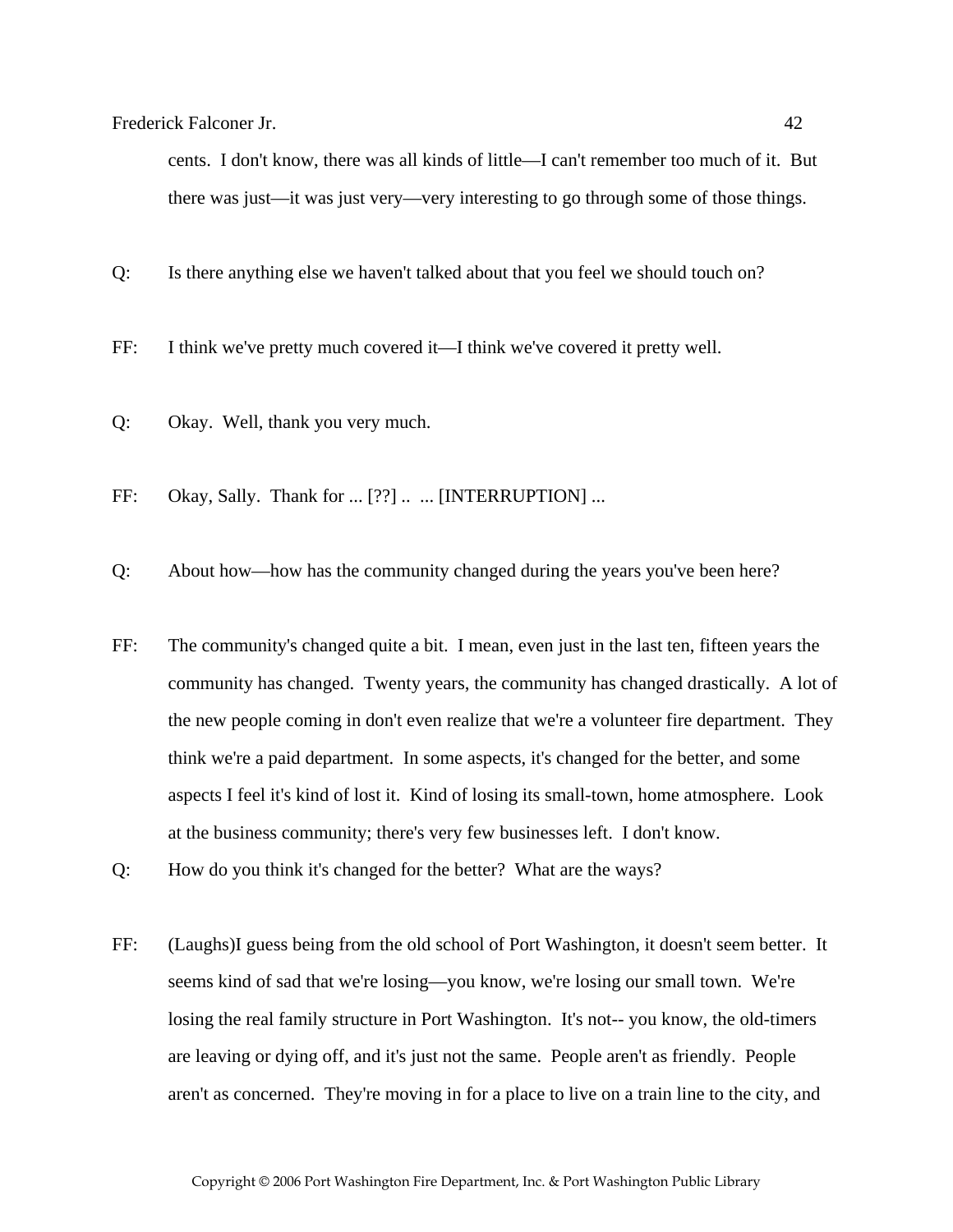that's it. They're not—but a lot of people aren't community. Which is sad.

- Q: When you hear the term "clamdiggers," what does that mean to you?
- FF: (Laughs) Well, that's family. My mother's family was clamdiggers. My mother's family goes back to Cornwalls. And there are not twenty left.
- Q: They actually did go out and dig for clams?
- FF: Yeah. Oh, yeah. They were—they were digging clams out in the bay. Some were clamdiggers; some were farmers; some were fisherman. It was a ...
- Q: The term clamdigger, as I've heard it, seemed to represent not only people who actually dug the clams, but people who lived here.
- FF: The old-timers. Right. Well, now they—I mean, the clamdigger has been put on our label as the old-timers, as the natives, the originals, you know, the original people.
- Q: Do you consider it a positive term or negative?
- FF: Oh, yeah, I mean that was our—that was our label. That's what we were, you know, we're clamdiggers (laughs).
- Q: And then, you were saying that one of the things you make is, what? pasta with clam sauce?